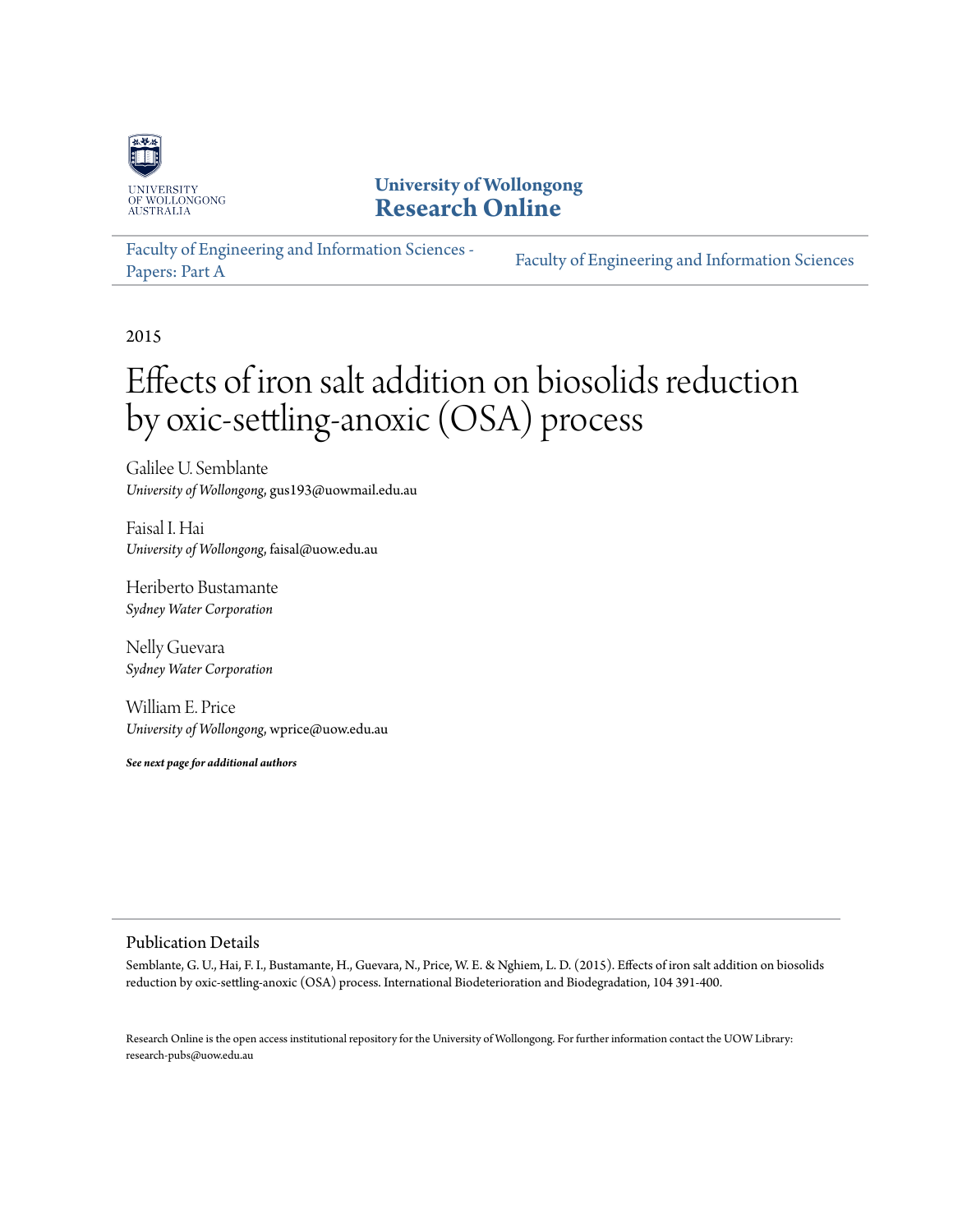# Effects of iron salt addition on biosolids reduction by oxic-settling-anoxic (OSA) process

#### **Abstract**

The oxic-settling anoxic (OSA) process interchanges activated sludge between alternating redox conditions (e.g., aerobic and anoxic) to reduce biosolids production. Iron salts addition to wastewater is performed to remove phosphorous, but this study demonstrated that it may impair OSA performance. Batch test results showed that the addition of iron salt (as Fe2+) decreased the volatile solids reduction of an intermittently aerated batch reactor (i.e., aerobic/anoxic), probably because iron reduced the destruction of extracellular polymeric substances (EPS) that serve as the structural framework of sludge flocs. The effect of different FeCl2 dosages (0, 15, and 30 mg l−1) on the sludge yield and EPS profile of an OSA system consisting of a sequencing batch reactor (SBR) attached to external aerobic/anoxic and anoxic reactors was compared to those of a control system consisting of an SBR attached to a single-pass aerobic digester. The two SBRs were fed with real wastewater and operated continuously in parallel for 230 d. Without FeCl2 addition, the sludge yield (g MLVSS g−1 COD) of the SBR in the OSA system was 24.8% less than that of the control SBR. Moreover, the waste sludge of the OSA system had lower volatile solids content than that of the control system. When 15 or 30 mg l−1 FeCl2 was added to the influent, OSA was unable to decrease the sludge yield of the SBR and the volatile solids content of the waste sludge. FeCl2 dosing increased the EPS concentration of sludge in the external aerobic/anoxic reactor, confirming that floc destruction in that reactor was reduced by the presence of iron.

#### **Disciplines**

Engineering | Science and Technology Studies

#### **Publication Details**

Semblante, G. U., Hai, F. I., Bustamante, H., Guevara, N., Price, W. E. & Nghiem, L. D. (2015). Effects of iron salt addition on biosolids reduction by oxic-settling-anoxic (OSA) process. International Biodeterioration and Biodegradation, 104 391-400.

#### **Authors**

Galilee U. Semblante, Faisal I. Hai, Heriberto Bustamante, Nelly Guevara, William E. Price, and Long D. Nghiem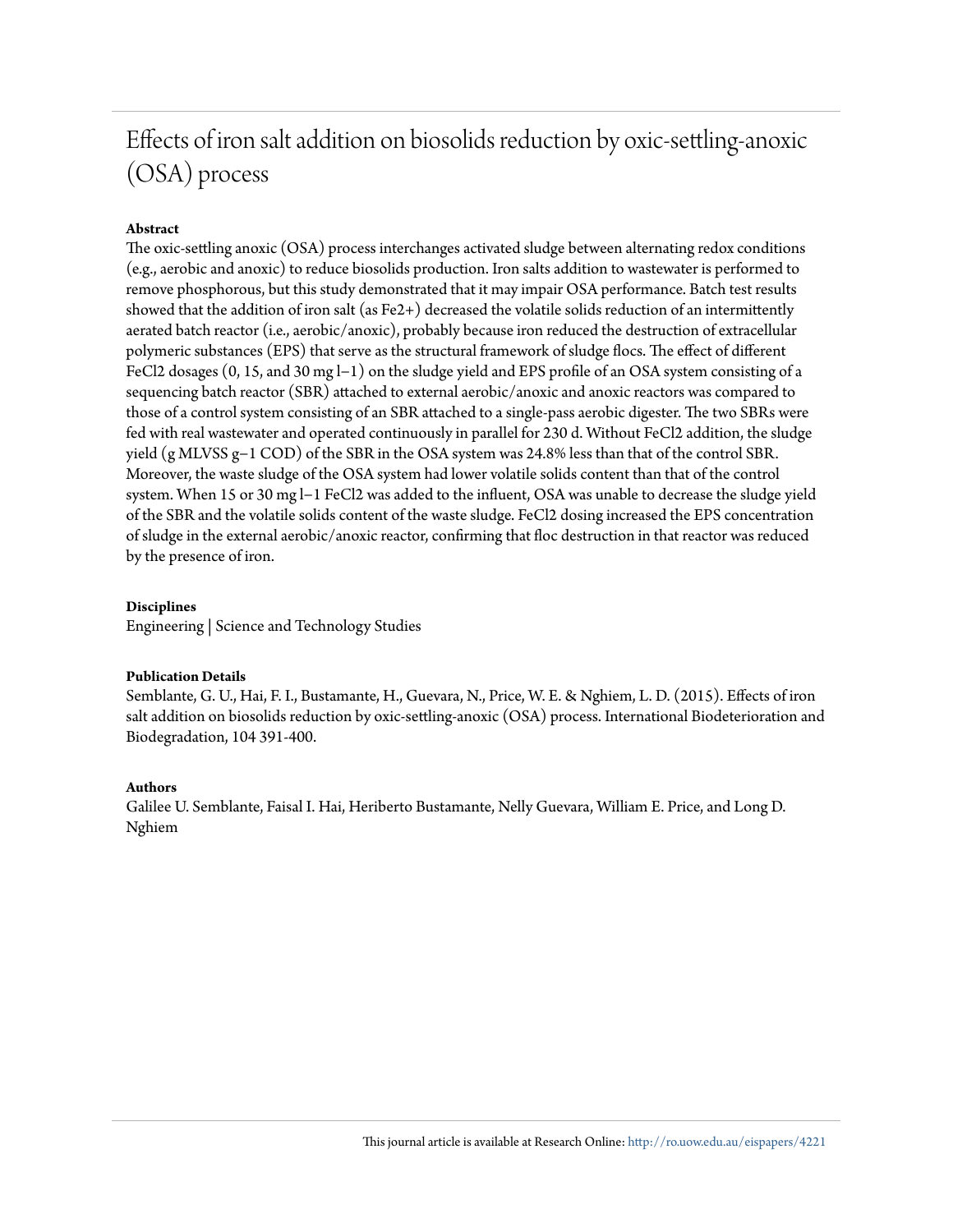#### **Effects of iron salt addition on biosolids reduction by oxic-settling-anoxic (OSA) process**

Accepted manuscript **International Biodeterioration & Biodegradation** Volume 104, October 2015, Pages 391–400

Galilee U. Semblante <sup>a</sup>, Faisal I. Hai<sup>a\*</sup>, Heriberto Bustamante <sup>b</sup>, Nelly Guevara<sup>b</sup>, William E. Price  $\degree$ , and Long D. Nghiem  $\degree$ 

<sup>a</sup> Strategic Water Infrastructure Laboratory, School of Civil, Mining and Environmental Engineering, University of Wollongong, Wollongong, NSW 2522, Australia <sup>b</sup> Sydney Water Corporation, Parramatta, NSW 2124, Australia <sup>c</sup> Strategic Water Infrastructure Laboratory, School of Chemistry, University of Wollongong, Wollongong, NSW 2522, Australia

\* Corresponding author: Email: faisal@uow.edu.au, Ph: +61 2 4221 3054

*Abstract***:** The oxic-settling anoxic (OSA) process interchanges activated sludge between alternating redox conditions (e.g. aerobic and anoxic) to reduce biosolids production. Iron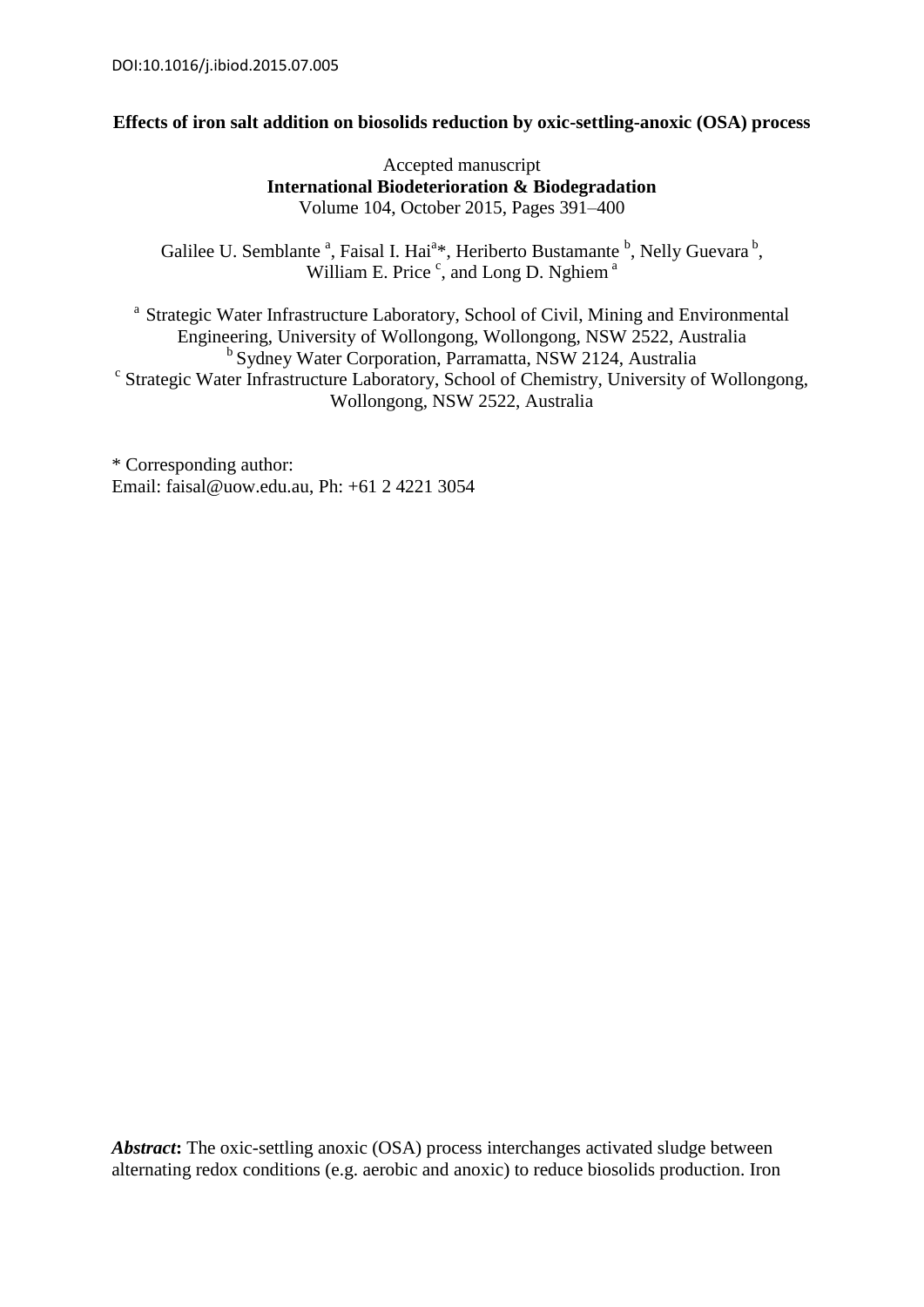salts addition to wastewater is performed to remove phosphorous, but this study demonstrated that it may impair OSA performance. Batch test results showed that the addition of iron salt (as  $\text{Fe}^{2+}$ ) decreased the volatile solids reduction of an intermittently aerated batch reactor (i.e., aerobic/anoxic), probably because iron reduced the destruction of extracellular polymeric substances (EPS) that serve as the structural framework of sludge flocs. The effect of different FeCl<sub>2</sub> dosages (0, 15, and 30 mg  $1^{-1}$ ) on the sludge yield and EPS profile of an OSA system consisting of a sequencing batch reactor (SBR) attached to external aerobic/anoxic and anoxic reactors was compared to those of a control system consisting of an SBR attached to a single-pass aerobic digester. The two SBRs were fed with real wastewater and operated continuously in parallel for 230 d. Without FeCl<sub>2</sub> addition, the sludge yield (g MLVSS  $g^{-1}$  COD) of the SBR in the OSA system was 24.8% less than that of the control SBR. Moreover, the waste sludge of the OSA system had lower volatile solids content than that of the control system. When 15 or 30 mg  $I^{-1}$  FeCl<sub>2</sub> was added to the influent, OSA was unable to decrease the sludge yield of the SBR and the volatile solids content of the waste sludge. FeCl<sub>2</sub> dosing increased the EPS of sludge in the external aerobic/anoxic reactor, confirming that floc destruction in that reactor was reduced by the presence of iron.

Keywords: extracellular polymeric substances; ferrous chloride; oxic-settling-anoxic (OSA); sludge reduction; soluble microbial products.

### **1. Introduction**

Sludge treatment and disposal constitutes a significant portion of wastewater treatment plant (WWTP) operation cost. The decreasing availability of disposal options (e.g., landfilling and incineration) has triggered a renewed research interest to minimise biosolids production during wastewater treatment. The oxic-settling-anoxic (OSA) process exposes biomass in alternating redox conditions by treating a portion of activated sludge in an external anoxic reactor and then returning it to the main aerobic reactor (Semblante et al., 2014; Semblante et al., 2015). Despite several full-scale OSA installations (Coma et al., 2013; Foladori et al. 2015), there remains some contention regarding the mechanism/s responsible for sludge reduction in OSA. Chon et al. (2011a) hypothesized that oxygen- and substrate-deficient conditions in the external reactor enhance the disintegration of the extracellular polymer substances (EPS), which are proteins, carbohydrates, and other macromolecules that serve as the structural framework of sludge flocs. Other researchers proposed that OSA enables 'metabolic uncoupling' and forces microorganisms to select energy replenishment over cellular propagation (Chudoba et al., 1992), or that it transforms the ecology of activated sludge such that slow-growing bacteria or bacteriovores are enriched (Chudoba et al., 1992; Ye et al., 2008; Navaratna et al., 2014). However, none of these mechanisms have been validated through investigations conducted with real wastewater. The maximum sludge reduction achieved by full-scale OSA (e.g. 18%) (Troiani et al., 2011; Coma et al., 2013) is significantly lower than those of laboratory-scale implementations (e.g. 58%) fed with synthetic wastewater (Chudoba et al., 1992; Saby et al., 2003; Chon et al., 2011a), which warrants further investigation using real wastewater.

The role of iron in the flocculation (Higgins and Novak, 1997) and floc destruction under anaerobic conditions (Novak et al., 2003) has been reported, but its impact on OSA performance has not been systematically studied. Iron salts are commonly added to wastewater in full-scale plants for phosphorous removal by chemical process (Paul et al., 2001; An et al., 2014). When Fe(II) salt is added to an aerobic reactor, iron is spontaneously oxidised to Fe(III) given the availability of oxygen in the system (i.e.,  $2Fe^{2+} + 2H^{+} +$  $\frac{1}{2}Q_2 \rightarrow 2Fe^{3+} + 2H_2O$ ,  $E^{\circ}$ <sub>cell</sub> = +2.0 V). Fe(III) forms hydroxyl complexes that serve as 'ion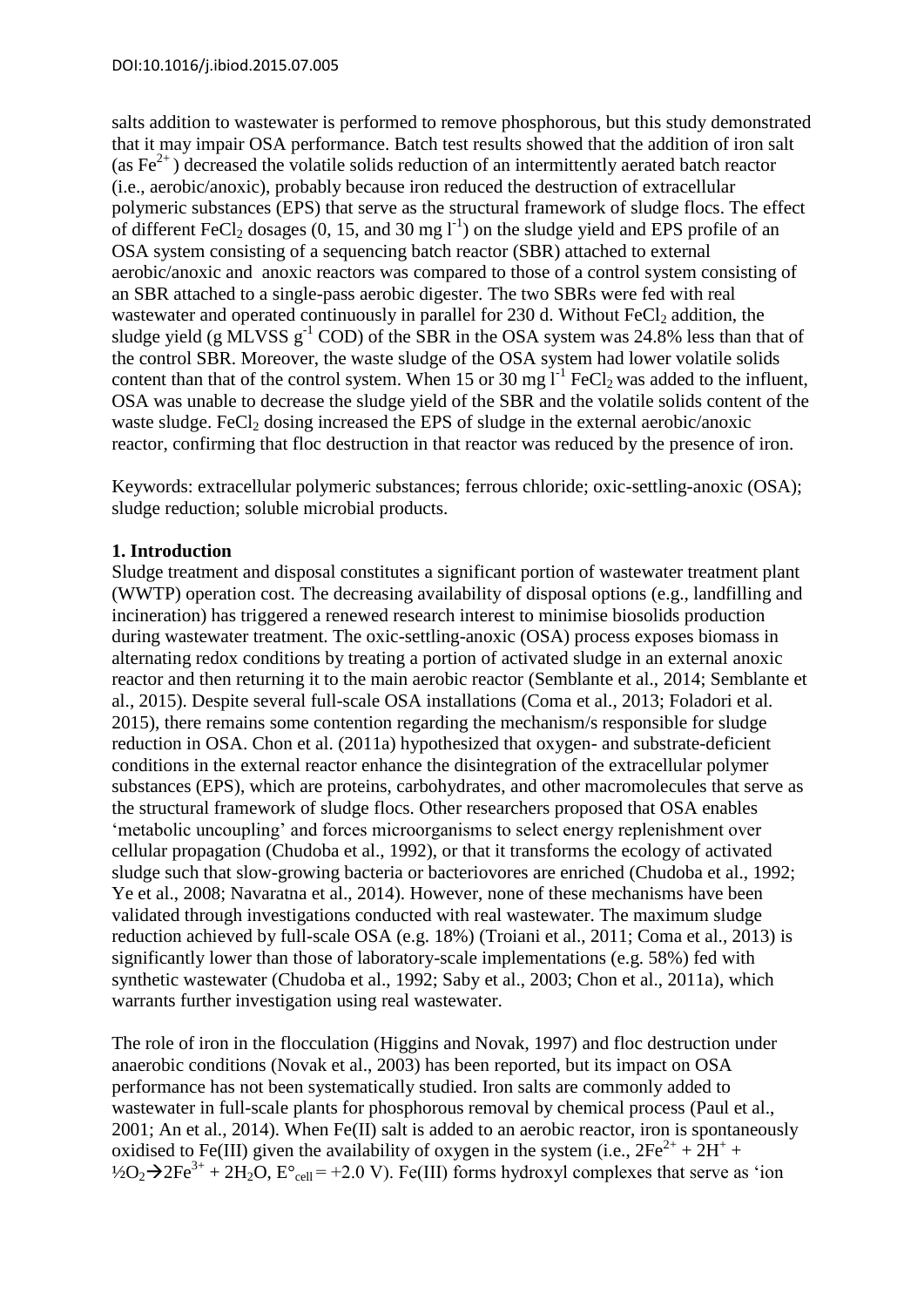bridges' between negatively-charged sites of EPS and causes flocculation (Higgins and Novak, 1997). The binding of Fe(III) to EPS appears to make sludge flocs less easily dispersed or destroyed. For example, Niu et al.  $(2013)$  observed that the addition of FeCl<sub>3</sub> (5-10 g g-1 dry solids) prevented the destruction of flocs by shear stress. Mishima and Nakajima (2009) also observed that the addition of FeCl<sub>3</sub> (2,000-5,000 mg  $l^{-1}$ ) decreased the release of EPS into the supernatant of a membrane bioreactor.

The oxidation reduction potential (ORP) of the external reactor of OSA is a key parameter that impacts sludge reduction. Saby et al. (2003) observed that decreasing the ORP of the external reactor from +100 mV to less than -250 mV increased sludge reduction in a laboratory-scale OSA from 23 to 58%. However, very low ORP levels are difficult to achieve under specific operational constraints, *e.g.*, at low hydraulic retention time (HRT) (Saby et al., 2003; Troiani et al., 2011). Troiani et al. (2011) showed that treating sludge in alternating anaerobic (ORP=  $-400$  to  $-200$  mV) and anoxic ranges (ORP =  $-200$  to  $+50$  mV) in a fullscale plant resulted in sludge reduction of 13-17%. In a full-scale plant, maintaining an ORP range is more practical than trying to maintain a specific ORP value. In this context, an OSA containing both aerobic and anoxic stages in the external reactor rather than a strictly anaerobic reactor may be additionally beneficial in terms of minimising the influx of soluble chemical oxygen demand (COD) and nutrients in the main bioreactor upon recirculation of treated sludge. Thus it is worthwhile to investigate the performance of an OSA containing both aerobic and anoxic stages in the external reactor, which has not been reported in literature.

This study investigates sludge reduction of an OSA system consisting of external aerobic/anoxic and anoxic reactors attached with an SBR receiving real wastewater. In addition, it determines the impact of  $FeCl<sub>2</sub>$  addition on OSA performance. Preliminary batch tests were performed to investigate the effect of  $FeCl<sub>2</sub>$  addition on volatile solids reduction under alternating redox conditions. Then, the effect of  $FeCl<sub>2</sub>$  dosing on sludge reduction by the OSA system was assessed relative to a control system consisting of an SBR attached to a single-pass aerobic digester. The use of real wastewater in this study is critical in that although real wastewater can undergo significant temporal variations, it produces more realistic biomass growth rates and sludge properties. The sludge yield, volatile solids reduction, and EPS concentrations of the reactors were monitored.

# **2. Materials and methods**

# *2.1 Batch experiments*

A series of preliminary batch experiments were conducted to assess sludge reduction under two redox regimes, i.e. aerobic/anoxic and anoxic. Batch aerobic/anoxic reactors with and without a single addition of 30 mg  $l^{-1}$  FeCl<sub>2</sub> were aerated in intermittent mode (e.g.,  $8/16$ ) hours aeration on/off) using an air diffuser placed at the bottom of the tank. Batch anoxic reactors with and without a single addition of 30 mg  $I<sup>-1</sup>$  FeCl<sub>2</sub> were completely sealed with a silicone-lined cap equipped with a sampling port and a gas outlet port with an air trap to prevent air leakage. All reactors were kept in a 25 °C water bath, and continuously mixed by a magnetic stirrer.

The batch reactors were inoculated with activated sludge from the aerobic reactor of Wollongong WWTP. The sludge was centrifuged for 10 min at 3,267xg, and then reconstituted in synthetic wastewater to make up a total volume of 2 l. Synthetic wastewater representing medium-strength wastewater was used only in the batch experiments to study the impact of FeCl<sub>2</sub> on volatile solids reduction. It was composed of glucose (400 mg  $1^{-1}$ ),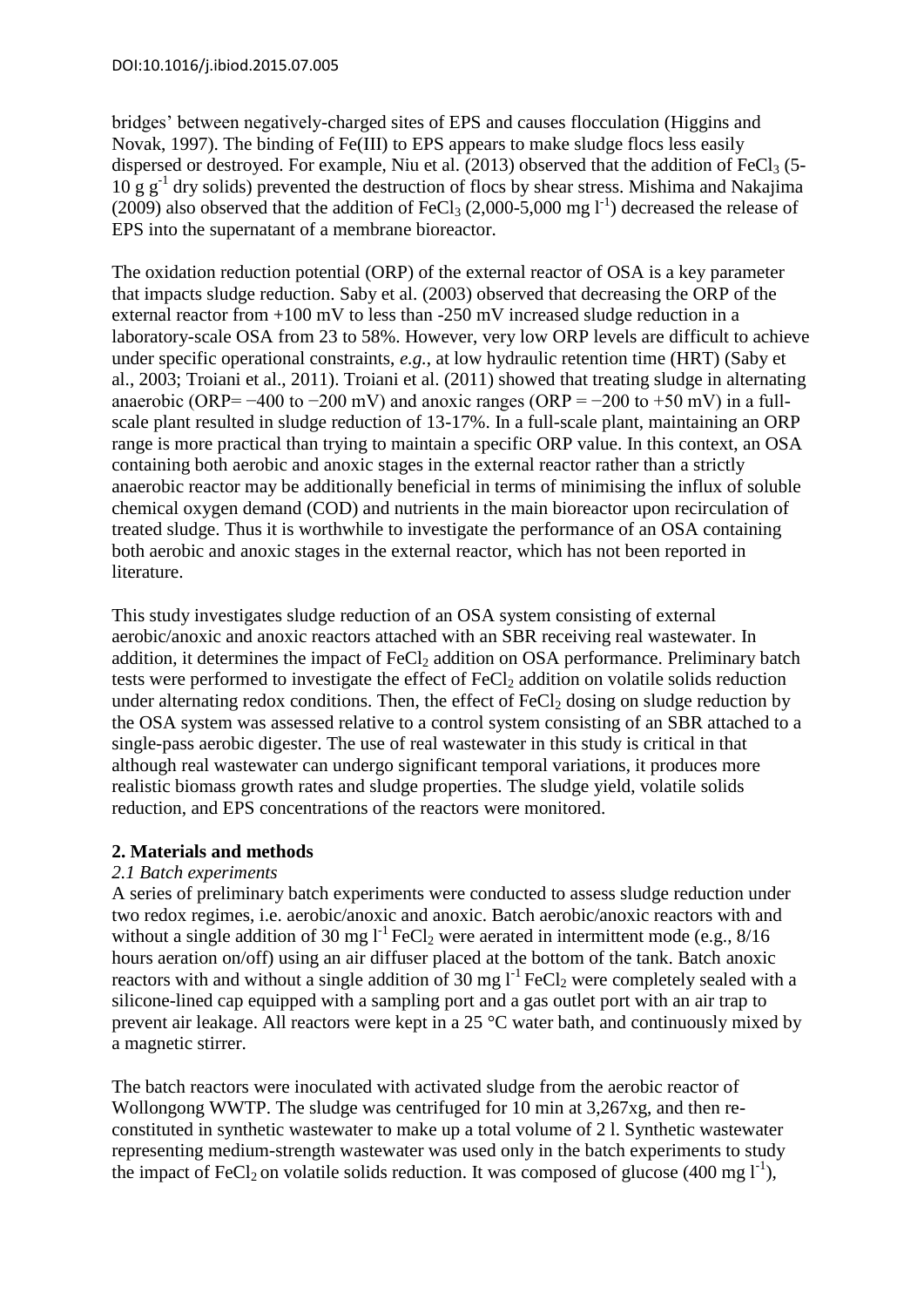peptone (100 mg l<sup>-1</sup>), urea (35 mg l<sup>-1</sup>), KH<sub>2</sub>PO<sub>4</sub> (17.5 mg l<sup>-1</sup>), MgSO<sub>4</sub> (17.5 mg l<sup>-1</sup>), FeSO<sub>4</sub> (10  $\text{mg } l^{-1}$ ), and sodium acetate (225 mg  $l^{-1}$ ).

The batch reactors were incubated for 30 days. Samples for MLVSS, soluble microbial products (SMP) and EPS analysis (Section 2.3) were obtained after two weeks of incubation, with three and five sampling events for the batch aerobic/anoxic and anoxic reactors, respectively. Duplicate measurements were performed at each sampling event.

#### *2.2 Continuous reactors*

To scrutinize the observations in batch tests, further investigations were conducted via two laboratory-scale (5 l each) SBRs (denoted as  $SBR_{control}$  and  $SBR_{OSA}$ ) continuously fed with real wastewater. SBR<sub>control</sub> served as control and was attached to a single-pass aerobic digester, whereas  $SBR_{OSA}$  was attached to external aerobic/anoxic and anoxic reactors (Section 2.2.2).

#### 2.2.1 Real wastewater

Primary effluent (e.g. effluent after primary sedimentation) from Wollongong WWTP was collected weekly and stored at 4 °C in the dark until used. The wastewater was allowed to reach room temperature prior to feeding to SBRs to avoid temperature shocks.

#### 2.2.2 Reactor configuration and operation

The two SBRs (Figure 1) were inoculated with aerobic activated sludge from the Wollongong wastewater treatment plant and operated at 4 cycles/day and an HRT of 12 hours. Each cycle comprised of 15 min of filling, 5.5 hours of aeration, 1 hour settling, and 15 min of decanting. The two SBRs were fed from the same influent tank containing real wastewater that was continuously mixed with an impeller. The SRT of  $SBR<sub>control</sub>$  and  $SBR<sub>OSA</sub>$  was maintained at 10 days by regular sludge wastage (*W*).

The two SBRs were operated for 87 days with addition of 15 mg  $l^{-1}$  of FeCl<sub>2</sub> in the influent tank starting from the  $53<sup>rd</sup>$  day of operation. Both SBRs had a mixed liquor pH of 6-8 and dissolved oxygen (DO) concentration of 4-5 mg  $1^{-1}$ . At the 88<sup>th</sup> day of operation, SBR<sub>control</sub> was attached to a 2-l aerobic digester to form the "control system" (Figure 1a), and  $SBR<sub>OSA</sub>$ was integrated with an external aerobic/anoxic reactor (2 l) and an anoxic reactor (2 l) to form the "OSA system" (Figure 1b).The aerobic digester and aerobic/anoxic and anoxic reactors were kept at  $25^{\circ}$ C water bath, and continuously mixed by a magnetic stirrer.

**[Figure 1** Schematic diagram of the (a) 'control system' consisting of SBR<sub>control</sub> attached to a single-pass aerobic digester and (b) 'OSA system' consisting of  $SBR<sub>OSA</sub>$  attached to external aerobic/anoxic (AE/ANX) and anoxic (ANX) reactors.]

The aerobic digester was continuously aerated using an air diffuser placed at the bottom of the reactor (Figure 1a). It was fed with sludge from  $SBR_{control}$  thickened to 5-10 g  $I<sup>-1</sup>$  by centrifugation for 10 min at  $3,267xg$  ( $Q_{in}$ ). The supernatant produced by the thickening step was discarded. Sludge was regularly discharged (*Qout*) to achieve an SRT of 20 days. At steady-state, the aerobic digester had a pH of 5-7, DO concentration of 4-5 mg  $1^1$ , and ORP of +180 to +340 mV.

The external aerobic/anoxic reactor was intermittently aerated (e.g., 8/16 hours aeration on/off), and the anoxic reactor was sealed using a silicone-lined cap (shaded area Figure 1b). The combined SRT of the aerobic/anoxic and anoxic reactors was 20 days. Sludge from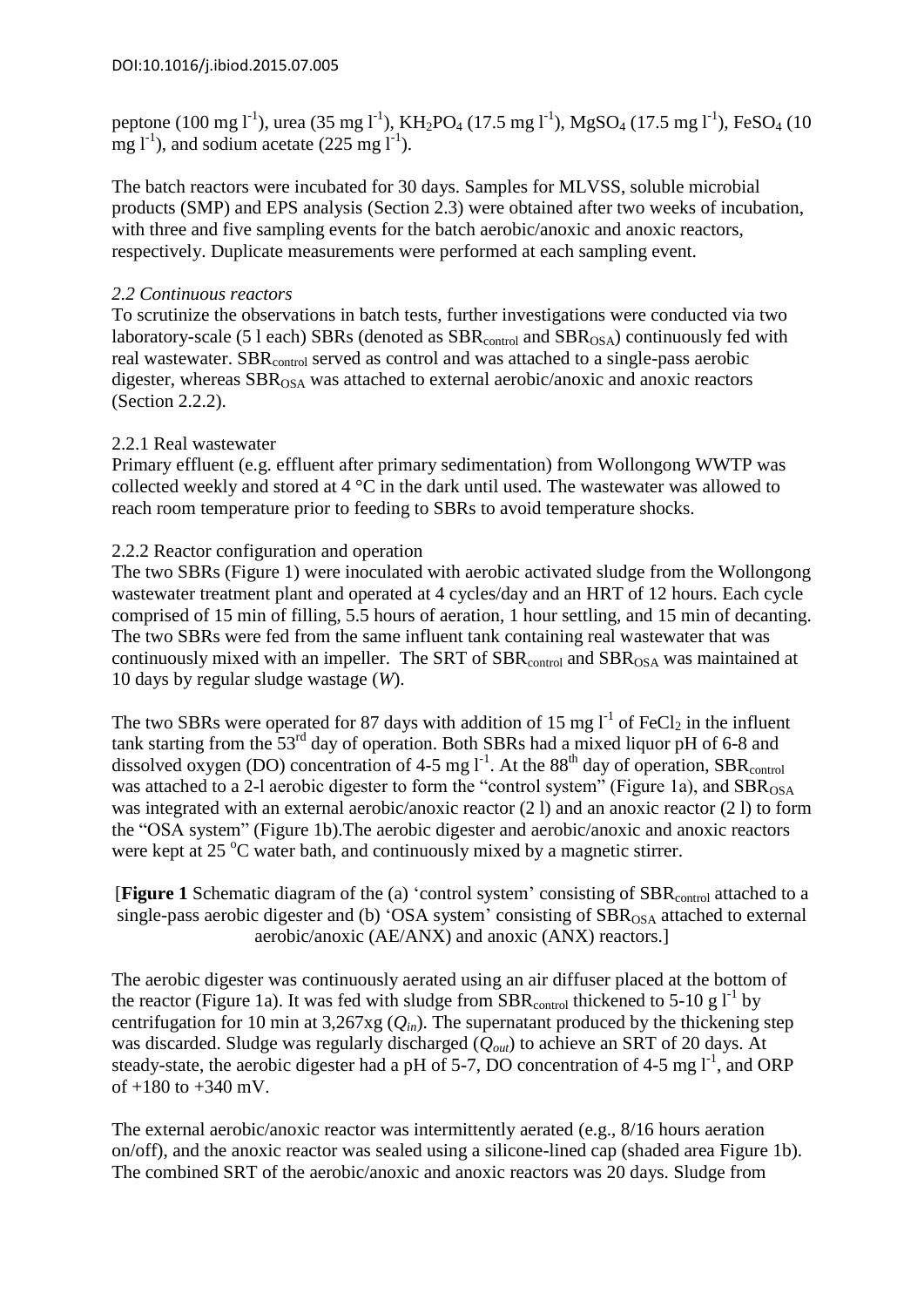SBR<sub>OSA</sub> was thickened to 5-10 g  $I<sup>-1</sup>$  by centrifugation for 10 min at 3,267xg, and then fed to aerobic/anoxic reactor  $(q<sub>I</sub>)$ . The same volume of sludge was removed from the aerobic/anoxic reactor, of which 33% was transferred from aerobic/anoxic to anoxic (*q2*) and the remaining 67% was discarded  $(q_3)$ . Accordingly, 16.5% of sludge was transferred from anoxic to the aerobic/anoxic reactor  $(q_4)$  and a further 16.5% was transferred from anoxic to  $SBR_{OSA}(q_5)$ .

The wasted sludge (q<sub>5</sub>) was thickened to 16-24 g  $l^{-1}$  by centrifugation for 10 min at 3,267xg to obtain the supernatant, which was returned to  $SBR<sub>OSA</sub>$ . The pellet was discarded. At steady-state, the aerobic/anoxic reactor had a pH of 5-7, DO concentration of less than 1 mg l-<sup>1</sup>, and ORP of +50 to +100 mV (measurements obtained when aeration was off), and the anoxic reactor had an ORP range of −400 to −300 mV.

To study the effect of FeCl<sub>2</sub> on OSA, FeCl<sub>2</sub> dosing was halted on the 152<sup>nd</sup> day of operation and then resumed at 30 mg  $I<sup>-1</sup>$  on the 196<sup>th</sup> day of operation. It is noteworthy that the background total iron concentration in the wastewater during the period of this study was 1.52 $\pm$ 0.68 mg l<sup>-1</sup> (n=12). Thus even during the period of no FeCl<sub>2</sub> dosing, the influent to the SBRs was not completely devoid of iron.

Wastewater and sludge samples were collected twice weekly to monitor reactor performance. There were eight sampling events for SMP and EPS analysis, with duplicate measurements performed at each sampling event.

2.2.3 Calculations of sludge yield and sludge reduction by OSA To account only for the production of biomass, mixed liquor volatile suspended solids (MLVSS) concentration was used to quantify sludge production instead of mixed liquor suspended solids (MLSS).

The observed sludge yield (*Yobs*) was defined as

*gCOD g MLVSS C*  $Y_{obs} = \frac{P}{C} =$ 

where *P* is the sludge produced and *C* is the substrate consumed. The experimental  $Y_{obs}$  was derived from the slope of the linear regression of the plot of cumulative sludge produced versus the cumulative substrate consumed. Cumulative values were obtained by incrementing the variations in sludge production and substrate consumption in previous sampling intervals (Chon et al., 2011b).

In this study, sludge yield was presented in two ways. First, the  $Y_{obs}$  of the SBR<sub>control</sub> and SBR<sub>OSA</sub> were compared to understand the difference in MLVSS production by an aerobic reactor receiving anoxic sludge from external reactors relative to a control aerobic reactor (Supplementary Table S1). Second, the sludge yield of the control system (*i.e.*, the SBR<sub>control</sub> and aerobic digester) and OSA system (*i.e.*, SBR<sub>OSA</sub> and external aerobic/anoxic and anoxic reactors) were determined to account for potential MLVSS production in the external reactors as active biomass may consume products of cell lysis (Hao et al., 2010) (Supplementary Table S1).

The sludge reduction achieved by the external aerobic/anoxic and anoxic reactors was calculated using Equation 2:

Equation 1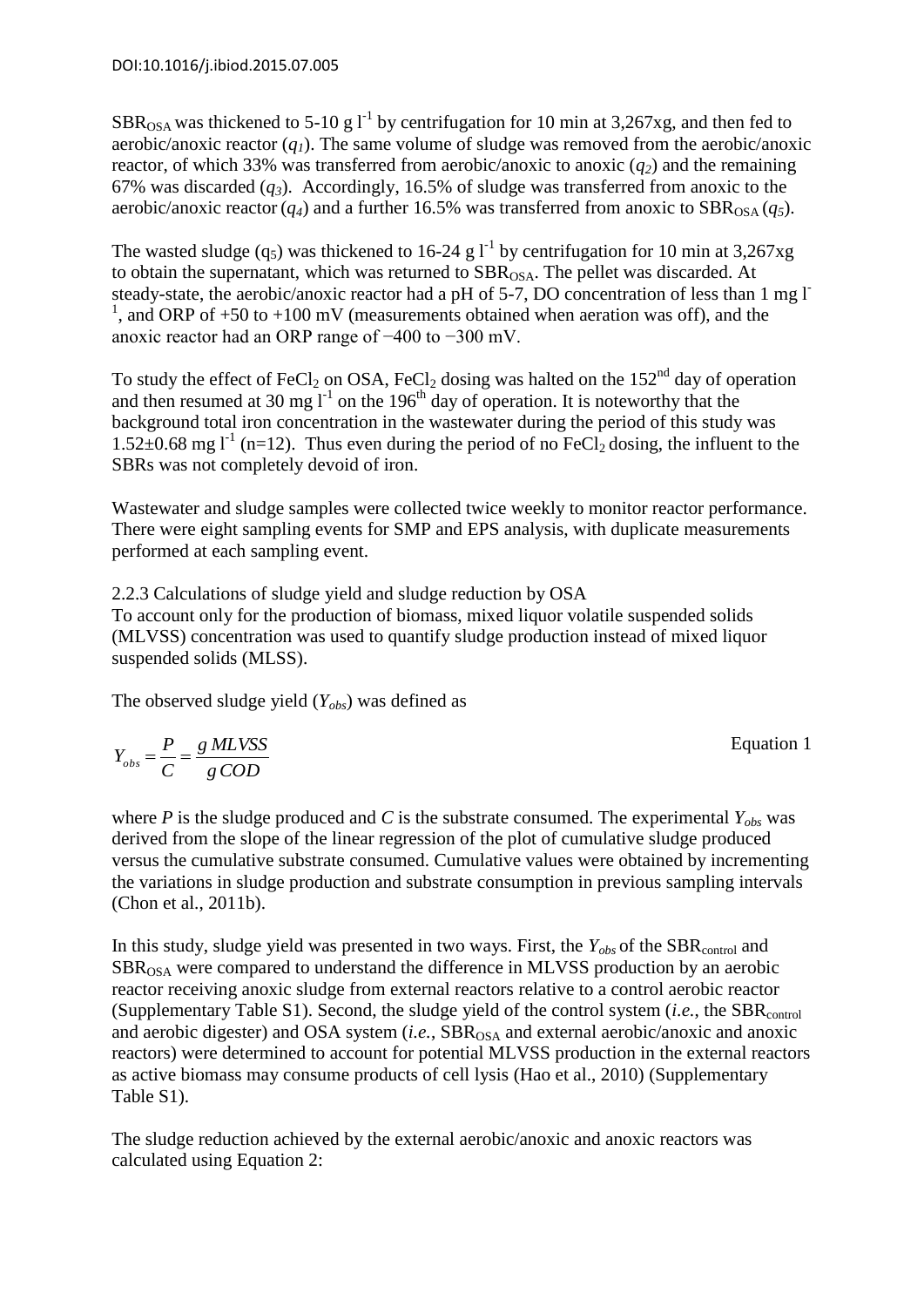$$
Sludge \ reduction \ by \ external \ reactions (\%) = \frac{MLVSS_{in}/MLSS_{in} - MLVSS_{out}/MLSS_{out}}{MLVSS_{in}/MLSS_{in}} \times 100
$$
 *Equation 2*

where *MLVSSin/MLSSin* and *MLVSSout/MLSSout* is the concentration of thickened sludge fed to and wasted from the aerobic/anoxic reactor, respectively.

#### *2.3 Analytical techniques*

Total suspended solids (TSS) and VSS of influent and effluent and MLSS and MLVSS of sludge were measured according to APHA Standard Method 2540 (Eaton et al., 2005). Sludge volume index (SVI) was measured using 1000 mL of sludge according to APHA Standard Method 2710-D (Eaton et al., 2005). COD was measured using a Hach DBR200 COD Reactor and a Hach DR/2000 spectrophotometer (program number 430 COD LR) according to US-EPA Standard Method 5220. Total organic carbon (TOC) and total nitrogen (TN) were quantified using a TOC/TN-VCSH analyzer (Shimadzu, Japan). Ammonia (NH3) and orthophosphate  $(PO<sub>4</sub><sup>3</sup>)$  were measured using flow injection analysis (Lachat instruments, Milwaukee, USA) following APHA Standard Method 4500 (Eaton et al., 2005). Ammonia analysis involved the reaction of ammonia with phenol and hypochlorite to form a blue complex whose colour was intensified by nitroferricyanide, followed by measurement of the absorbance at 630 nm (APHA 4500-N) (Eaton et al., 2005). Orthophosphate analysis involved the reaction of orthophosphate with ammonium molybdate and antimony potassium tartrate under acidic conditions to form a complex that is reduced by ascorbic acid, followed by measurement of the absorbance at 880 nm (APHA 4500-P) (Eaton et al., 2005).

Soluble microbial products (SMP) was extracted by centrifuging sludge at 3,267xg at 4 °C followed by filtration of supernatant with 0.45 μm membrane to ensure removal of suspended solids. EPS was extracted from the same sample by resuspending the pellet in 10 mM NaCl adjusted to pH 10.5 using 1 M NaOH. The solution was purged with  $N_2$  gas, immediately sealed off, and then shaken at 100 rpm at 25 °C. The solution was centrifuged at 3,267xg at 4 °C, and then filtered using 0.45 μm membrane to remove suspended solids and obtain EPS extract (Chon et al., 2011a). Proteins and carbohydrates were analysed using the modified Lowry method and phenol-sulphuric method, respectively (Hai et al., 2011; Wijekoon et al. 2013).

To determine the concentration of total iron in sludge, samples were digested according to US EPA Method 3050b that involved digestion using nitric acid and hydrogen peroxide followed by addition of hydrochloric acid (Peña-Icart et al., 2011). The iron concentration of digested samples were measured using an inductively-coupled plasma mass spectrophotometry (Agilent 7500CS, Agilent Technologies, USA).

Two-sample *t*-test was performed using Analysis Toolpak in Microsoft Excel to determine if there was significant difference in the EPS concentrations in the external aerobic/anoxic and anoxic reactors due to FeCl<sub>2</sub> dosing.  $p < 0.05$  was considered to indicate statistical significance.

#### **3. Results and discussion**

The main part of this study *i.e.*, the continuous operation of the OSA process was carried out with wastewater collected from a municipal wastewater treatment plant. However, the continuous flow experimental program was based on a series of tests conducted with batch reactors fed with a synthetic wastewater. The batch tests were conducted to study the impact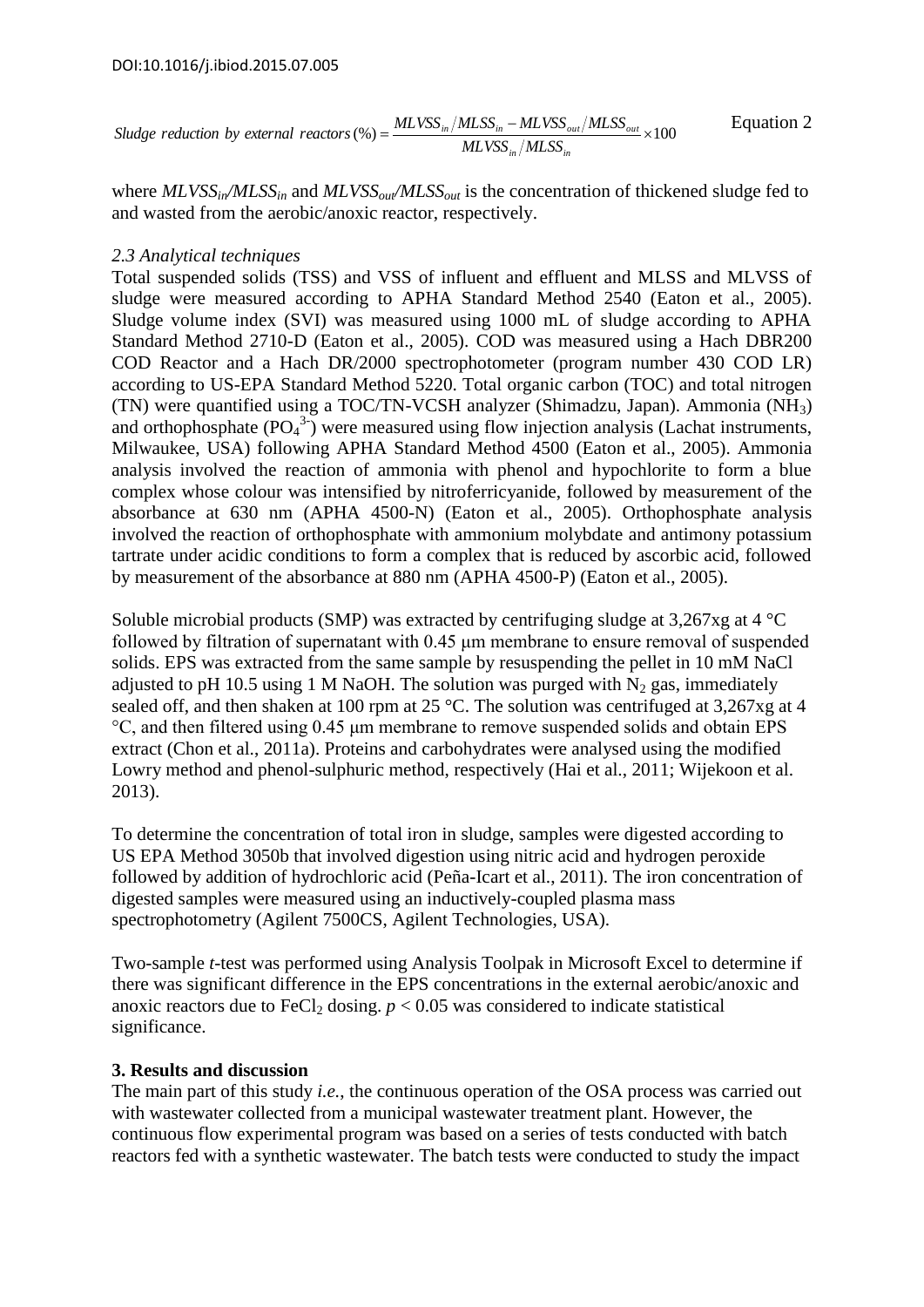of FeCl<sup>2</sup> addition on MLVSS reduction of the individual reactors of the OSA system (*i.e.*, anoxic/aerobic and anoxic reactors).

### *3.1 Impact of FeCl<sup>2</sup> addition on batch reactors*

FeCl<sub>2</sub> addition to the batch aerobic/anoxic reactor resulted in an increased production of EPS<sub>protein</sub> and lower extent of MLVSS reduction (Table 1). Because the ORP of this reactor varied from  $+30$  to  $+80$  mV, iron prevailed as Fe(III), which decreased the disintegration of the EPS. Changes in the EPS and SMP were primarily observed in the protein fraction due to the preferential binding of Fe(III) to proteins (Novak et al., 2003). An opposite trend was observed in the batch anoxic reactors (ORP =  $-400$  to  $-300$  mV), that is, the addition of FeCl<sub>2</sub> slightly increased MLVSS reduction and decreased EPS in the form of proteins (Table 1).

[**Table 1** MLVSS/MLSS reduction and average EPS and SMP of the batch reactors (average  $\pm$  standard deviation; n = number of measurements).

Fe(III) can lead to sludge flocculation due to ion bridging and surface charge neutralisation (Higgins and Novak, 1997). In the flocculation process, the outer EPS layer called the "loosely-bound EPS" and the inner EPS layer called the "tightly-bound EPS" are both compressed as flocs aggregate (Niu et al., 2013). Studies report that Fe(III) strongly retains biopolymers within flocs (Murthy and Novak, 2001), and decreases the extractability of the loosely-bound EPS (Niu et al., 2013). However, during anaerobic respiration, Fe(III) can be converted to Fe(II). This results in the release of EPS into solution, especially those in the form of proteins, and eventually to deflocculation (Novak et al., 2003). Park et al. (2006) further suggests that the reduction of Fe(III) is a prerequisite to the destruction of volatile solids under anaerobic digestion. Thus, in the current study, MLVSS reduction was facilitated in the batch anoxic reactor (ORP < -250 mV), and not in the batch aerobic/anoxic reactor  $(ORP = +30$  to  $+80$  mV) where bacterial population capable of Fe(III) reduction may not have been enriched. Indeed, in the presence of  $FeCl<sub>2</sub>$ , the anoxic reactor showed nearly twice as much EPS<sub>protein</sub> in solution (*i.e.*, SMP<sub>protein</sub>) than the aerobic/anoxic reactor (Table 1), confirming that Fe(III) reduction (and hence volatile solids reduction) was impaired in intermittently aerated (*i.e.*, aerobic/anoxic) conditions.

The batch reactor investigations systematically demonstrate that aerobic/anoxic treatment of sludge could achieve similar MLVSS reduction as anoxic treatment in the absence of Fe(III). However, if significant (e.g. at least 30 mg  $1^{-1}$ ) Fe(III) is present in the sludge, aerobic/anoxic treatment does not effectively reduce volatile solids. These observations form an important baseline for an explanation of the results from OSA operation with real wastewater.

#### *3.2 Impact of FeCl<sup>2</sup> dosing on a continuous OSA system fed with real wastewater* 3.2.1 Basic reactor performance and sludge properties

The COD removal efficiencies of  $SBR<sub>control</sub>$  and  $SBR<sub>OSA</sub>$  were stable during the start-up phase of the study (Figure 2). After the attachment of the external aerobic/anoxic and anoxic reactors, the COD removal efficiency of  $SBR<sub>OSA</sub>$  temporarily decreased probably because it received additional COD from the returned sludge. Nonetheless,  $SBR<sub>OSA</sub>$  quickly acclimatised and from then on, the COD (Figure 2) and TOC (Supplementary Figure S1) removal efficiency of  $SBR<sub>control</sub>$  and  $SBR<sub>OSA</sub>$  were similar, indicating that OSA had no impact on these parameters.

**[Figure 2** COD concentrations and removal by  $SBR_{control}$  and  $SBR_{OSA}$  at different  $FeCl<sub>2</sub>$ dosage.]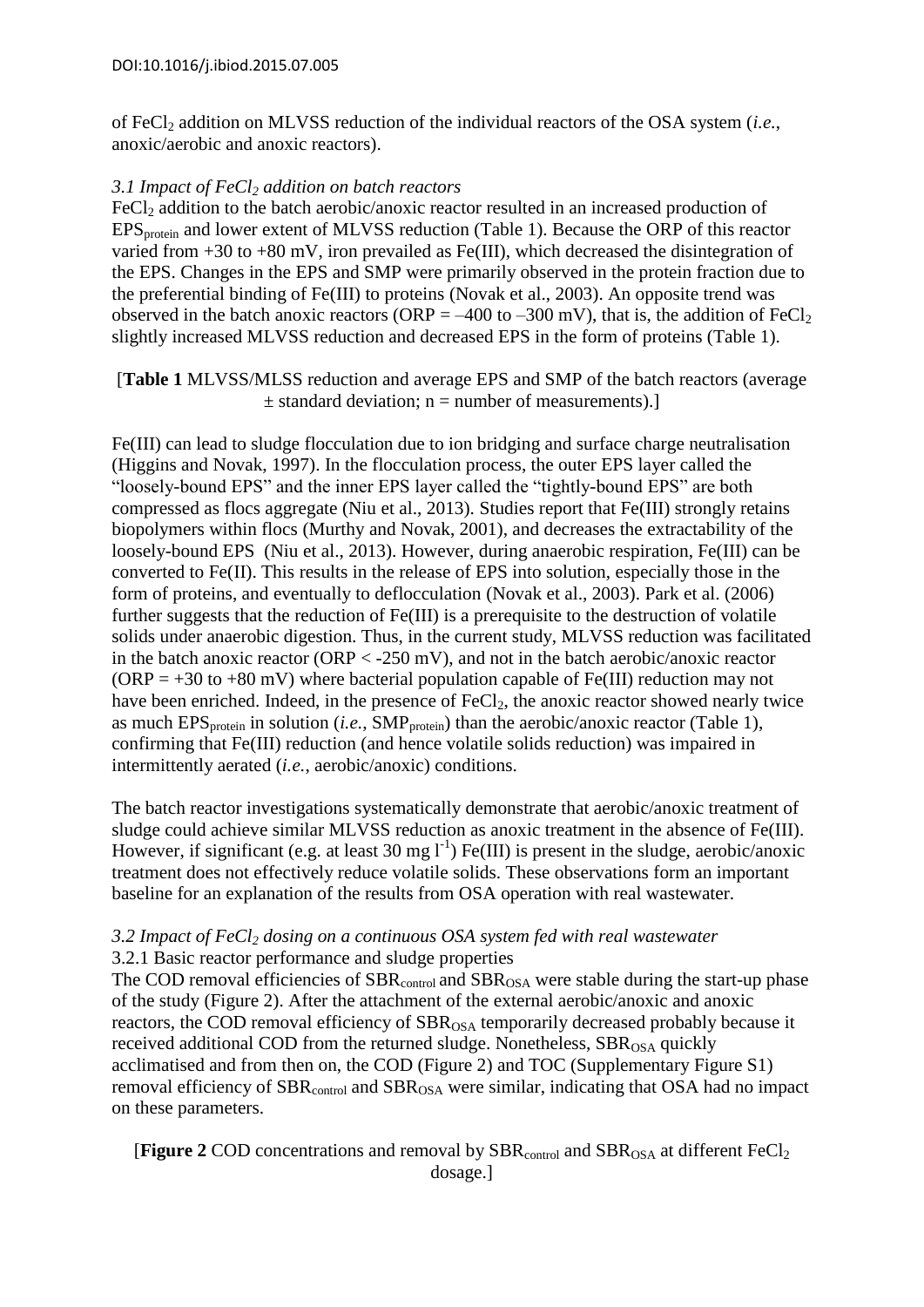Similar NH<sub>3</sub>-N (Figure 3) and negligible TN (Supplementary Figure S2) removal was observed in the SBRs throughout the operational period. A negligible difference in the  $PO<sub>4</sub><sup>3</sup>$ -P removal performance of the SBRs was also observed:  $SBR_{control}$  and  $SBR_{OSA}$  had no  $PO<sub>4</sub><sup>3</sup>$ -P removal up to a FeCl<sub>2</sub> dose of 15 mg  $I^{-1}$ , and achieved only up to 30% PO<sub>4</sub><sup>3</sup> -P removal when FeCl<sub>2</sub> was added at a concentration of 30 mg  $1^{\text{-}1}$  FeCl<sub>2</sub> (Figure 3). This was because the Fe/P molar ratios (*i.e.*, 1.27 and 0.85 for FeCl<sub>2</sub> dosage of 15 mg  $I<sup>-1</sup>$  and 30 mg  $I<sup>-1</sup>$ , respectively) were lower than the theoretical ratio required for chemical precipitation (*e.g.*, 1.5). Notably, the SVI was below 100 ml  $g^{-1}$  for both SBRs irrespective of iron dosing (Supplementary Figure S3). This indicates that the SBRs possessed rapidly settling flocs (Tchobanoglus et al., 2003), and that OSA did not improve sludge settleability.

[Figure 3  $NH_3$ -N and  $PO_4$ <sup>3-</sup>-P concentrations in SBR<sub>control</sub> and SBR<sub>OSA</sub> effluent at different FeCl<sub>2</sub> dosage.]

The observed negligible impact of OSA on COD (Chudoba et al., 1992; Saby et al., 2003; Goel and Noguera, 2006) and TN (Ye et al., 2008) removal is consistent with the literature. However, an additional aspect revealed in the current study was that fluctuations in influent wastewater strength (COD= 9 to 133 mg  $l^{-1}$ ,  $n=4l$ ) similarly affected the COD (Figure 2) removal performance of the control  $SBR<sub>1</sub>$  and  $SBR<sub>2</sub>$ . This influent COD fluctuation was also observed to somewhat affect the volatile solids reduction capacity of the OSA system (data not shown) although the trend of volatile solids reduction discussed in Section 3.2.2 was consistent.

#### 3.2.2 Impact of  $FeCl<sub>2</sub>$  dosing on OSA performance

The impact of  $FeCl<sub>2</sub>$  addition on OSA performance in terms of sludge reduction was analysed using  $Y_{obs}$  (Table 2) derived from the corresponding plots of cumulative sludge produced versus cumulative substrate consumed (Figure 4 and Supplementary Figure S4). Because of the significant variation in the wastewater strength between different runs, comparing the  $Y_{obs}$ values of a reactor at different runs did not give meaningful trends. Therefore, to eliminate interference from the varying influent, the effect of  $FeCl<sub>2</sub>$  dosage was observed by contrasting the  $Y_{obs}$  of  $SBR_1$  and  $SBR_2$  at each experimental phase only (Table 2).

[**Figure 4** Cumulative sludge produced (g MLVSS) versus cumulative substrate consumed (g COD) of  $SBR<sub>1</sub>$  and  $SBR<sub>2</sub>$  at different  $FeCl<sub>2</sub>$  dosage.]

[**Table 2**  $Y_{obs}$  of control and OSA system with different dose of  $FeCl<sub>2</sub>$  to the influent (real wastewater)]

 $SBR<sub>1</sub>$  and  $SBR<sub>2</sub>$  had similar  $Y<sub>obs</sub>$  during the start-up phase (Table 1). In other words, the SBRs equally acclimatised to wastewater characteristics and operation conditions and the experiments had similar initial conditions.

When 15 and 30 mg  $l^{-1}$  of FeCl<sub>2</sub> was added to the influent, the Y<sub>obs</sub> of SBR<sub>OSA</sub> was higher than that of the control  $SBR<sub>1</sub>$  (Table 1), meaning that the OSA process was unable to reduce the MLVSS production. The Y<sub>obs</sub> of the OSA system (*i.e.*, SBR<sub>OSA</sub>+external reactors) was also greater than that of  $SBR<sub>OSA</sub>$ , which could indicate that the external reactors had a net MLVSS production. This is supported by the fact that the MLVSS/MLSS reduction of the external reactors was mostly in negative values (Figure 5). On the contrary, without  $\text{FeCl}_2$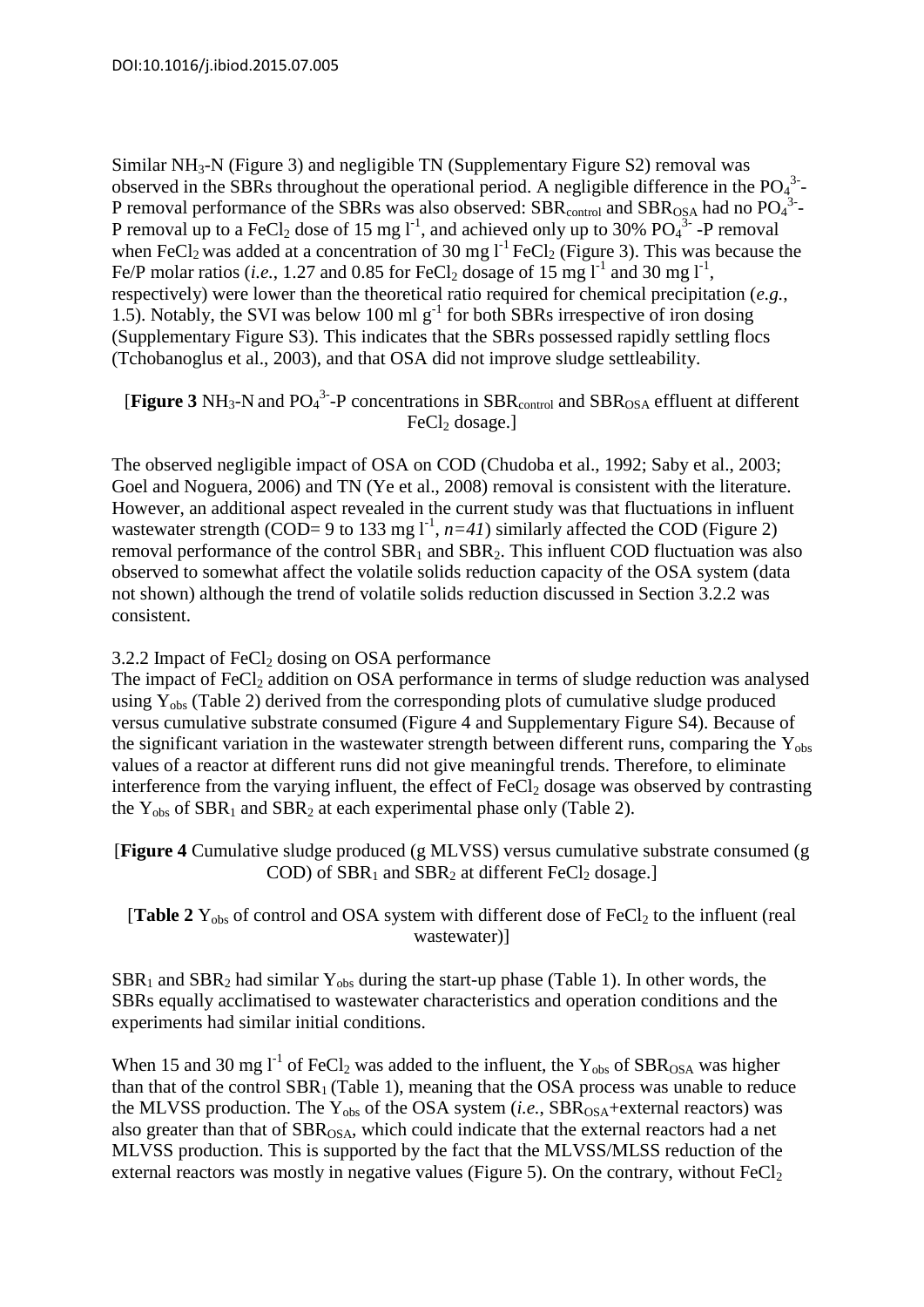addition, the  $Y_{obs}$  of  $SBR_{OSA}$  was lower than that of the control  $SBR_{control}$  by 24.8% (Table 1), evidencing that OSA reduced the MLVSS production. Furthermore, without  $FeCl<sub>2</sub>$  dosing, (i) the  $Y_{obs}$  of the entire OSA system was lower than that of  $SBR_{OSA}$ , and (ii) the MLVSS/MLSS ratio of sludge fed to the aerobic/anoxic reactor was reduced (Figure 5).

[**Figure 5** Reduction (%) of MLVSS/MLSS ratio achieved by the external reactors superimposed with the MLVSS/MLSS ratio of the thickened sludge fed to the aerobic/anoxic reactor at different FeCl<sub>2</sub> dosage.]

To understand the impact of  $FeCl<sub>2</sub>$  addition on OSA performance, SMP and EPS profiles of the reactors were investigated (Figure 6a). The difference in the EPS profiles of  $SBR<sub>control</sub>$  and SBROSA was not ascertained due to the significant variability of data points in each experimental run (Supplementary Figure S5). Nonetheless, a significant increase in the  $EPS_{\text{protein}}$  of the external aerobic/anoxic reactor (Figure 6) occurred when  $FeCl<sub>2</sub>$  concentration was changed from zero (33.2±9.8 mg g<sup>-1</sup>, n=4) to 30 mg  $l^{-1}$  (55.7±10.8 mg g<sup>-1</sup>, n=5) (Two sample *t*-test; *t*(7)=3.57, *p*=0.014). Correspondingly, SMP<sub>protein</sub> (Figure 6a) and SMP<sub>carbohydrate</sub> (Supplementary Figure S6) of the aerobic/anoxic reactor decreased. These findings suggest that FeCl<sub>2</sub> dosing reduced the disintegration of EPS especially in the aerobic/anoxic reactor, and consequently decreased the efficiency of OSA to degrade MLVSS. The deleterious effect of  $FeCl<sub>2</sub>$  dosing on EPS disintegration and sludge reduction was also observed in the batch aerobic/anoxic reactors (Section 3.1), and was possibly due to the inefficiency of aerobic/anoxic conditions to biologically reduce Fe(III) that bound EPS.

[**Figure 6** SMP and iron-associated EPS in the form of proteins of the (a) aerobic/anoxic and (b) anoxic reactors of OSA at zero and 30 mg  $l^{-1}$  FeCl<sub>2</sub> dosage.]

Notably, the  $EPS<sub>protein</sub>$  of the anoxic reactor (Figure 6b) slightly increased when  $FeCl<sub>2</sub>$ concentration was changed from zero  $(23.7\pm10.0 \text{ mg l}^{-1}, \text{ n=4})$  to 30 mg l<sup>-1</sup>  $(34.7\pm11.4 \text{ mg l}^{-1},$ n=5), but the change was not statistically significant (Two sample *t*-test;  $t(7)=1.55$ ,  $p=0.17$ ). This indicates that EPS degradation in the anoxic reactor was not as impacted by  $FeCl<sub>2</sub>$ dosing as the aerobic/anoxic reactor. Nonetheless unlike the batch anoxic reactor (Section 3.1), the external anoxic reactor of the OSA system did not exhibit enhancement of EPS disintegration with  $FeCl<sub>2</sub>$  dosing. This was probably because the anoxic reactor received less destructible flocs from the aerobic/anoxic reactor, whereas the batch anaerobic reactor stood alone. Moreover, it had a much lower SRT (10 days) than that of the batch anoxic reactors, which was 490 days (calculated from the sludge spent for analysis).

3.2.3 Mechanisms of sludge reduction in OSA with dual-redox external reactors

The vulnerability of OSA to  $FeCl<sub>2</sub>$  dosing belies the critical role that the aerobic/anoxic reactor plays in this particular OSA configuration. The dual-redox external reactor that was utilised in this study is distinct from the OSA configurations reported in literature, which commonly involves a single anoxic or anaerobic external tank (Saby et al., 2003; Goel and Noguera, 2006; Chon et al., 2011b; Coma et al., 2013). Anaerobic condition in OSA (e.g.,  $ORP = -250$  to  $-100$  mV) has been found to improve sludge reduction (Saby et al., 2003). Nonetheless, this study demonstrates that sludge reduction can also occur in intermittently aerated (*i.e.,* aerobic/anoxic) and anoxic conditions that may be easier to implement in fullscale operation (Troiani et al., 2011). However, the volatile solids reduction capacity of this configuration, particularly that of the aerobic/anoxic reactor, is susceptible to iron dosing.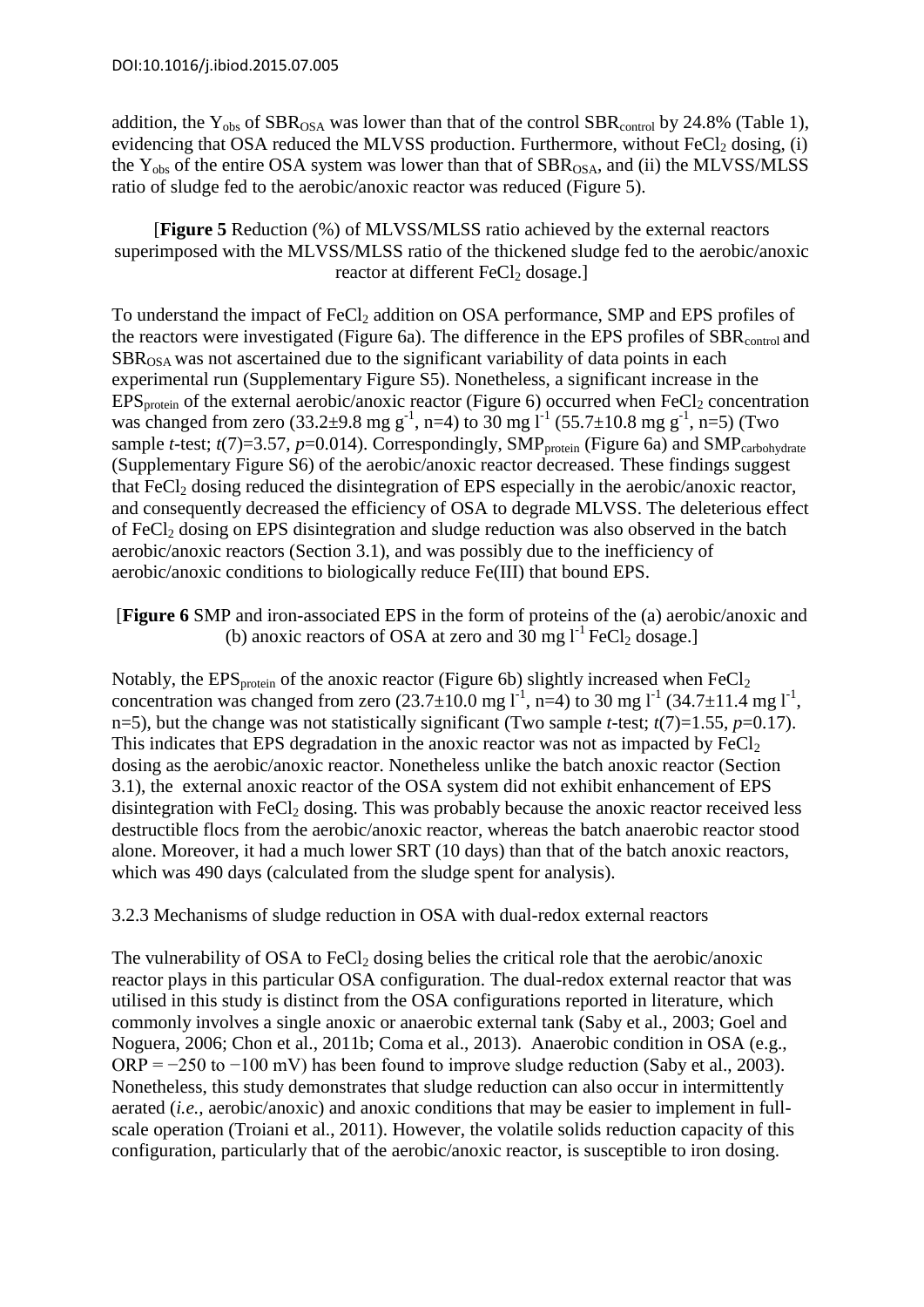In the particular OSA configuration investigated in this study, it is possible that the aerobic/anoxic reactor facilitated the hydrolysis of proteins, carbohdyrates, and other macromolecules, thereby enhancing subsequent degradation in the anoxic reactor. The aerobic/anoxic reactor could have also helped ensure that  $O_2$ ,  $NO_3^-$ , and COD are depleted as much as possible so that the anoxic reactor was deficient of oxygen and substrate. Furthermore, the intermittent aeration in the aerobic/anoxic reactor possibly created alternating redox conditions that could trigger faster biodegradation.

This study confirms that without  $\text{FeCl}_2$  dosing, the OSA process reduces sludge in two ways: (i) it decreases the MLVSS/MLSS of sludge fed to the external reactors (Figure 5), and (ii) it decreases the sludge yield of the main bioreactor (Table 1). The reduction in volatile solids content of waste sludge may have implications on its treatability and odour reduction during post-processing and transport. The influence exerted by OSA on the biomass growth in the main bioreactor has been reported in earlier studies (Chudoba et al., 1992; Chen et al., 2001; Saby et al., 2003). For example, Chudoba et al. (1992) reported that alternating sludge between favourable and non-favourable growth conditions result in metabolic uncoupling in microorganisms, which forces the biomass that is returned to the main bioreactor to prioritise energy replenishment instead of cellular propagation. The current study provides compelling evidence of lower sludge production in the main bioreactor as a result of the OSA process.

OSA potentially affects biomass growth not only at the cellular level, but also at a microbial community level. Due to sludge interchange, bacteria that are not commonly selected in aerobic conditions may have opportunity to thrive in OSA. For instance, Goel and Noguera (2006) noted an enrichment of slow-growing bacteria such as polyphosphate-accumulating organisms and fermenters in the enhanced biological phosphate removal (EPBR)-SBR due to attachment to an external anaerobic reactor. Aside from having long incubation, fermenters are able to decompose flocs and enhance biomass decay. In a recent study, Ning et al. (2014) found through pyro-sequencing that an anoxic-oxic reactor in an OSA system had more fermentative *Sphingobacteria* than an anoxic-oxic reactor only. Further investigation on the possible enrichment of slow-growing bacteria and its impact on the  $Y_{obs}$  will help elucidate the impact of sludge interchange in sludge minimisation.

3.2.3 Verification of the effect of  $FeCl<sub>2</sub>$  dosing on solids concentration analysis A previous study showed that iron can precipitate as hydrated vivianite (Fe<sub>3</sub>(PO<sub>4</sub>)<sub>2</sub>·8H<sub>2</sub>O) that may cause over-estimation of MLVSS as it loses 17% of its weight upon incineration at 550 °C (Tien and Waugh, 1969). Vivianite has been observed in iron-amended anoxic reactors (Frossard et al., 1997). Nonetheless, in the current study, the formation of vivianite in the continuous reactors was unlikely due to the insufficiency of iron in the influent. The average molar Fe/P ratio in the influent tank was only 1.27 and 0.85 at the period when FeCl<sub>2</sub> concentration was 15 and 30 mg  $I<sup>-1</sup>$ , respectively (Table 3). An et al. (2014) investigated the formation of vivianite in synthetic wastewater with  $FeCl<sub>2</sub>$  dosing and found that the  $Fe/P$ molar ratio should be more than 3 to enable significant vivianite formation. The authors attributed this to the partial formation of ferrous hydroxides, which hindered the formation of vivianite.

[Table 3 PO<sub>4</sub><sup>3-</sup>-P concentration and Fe/P molar ratio in the influent at different phases of the experiment.]

[**Figure 7** Total Fe concentration of the sludge superimposed with MLVSS/MLSS ratio of  $SBR_{control}$  and  $SBR_{OSA}$  at zero and 30 mg  $l<sup>-1</sup>$  FeCl<sub>2</sub> dosage.]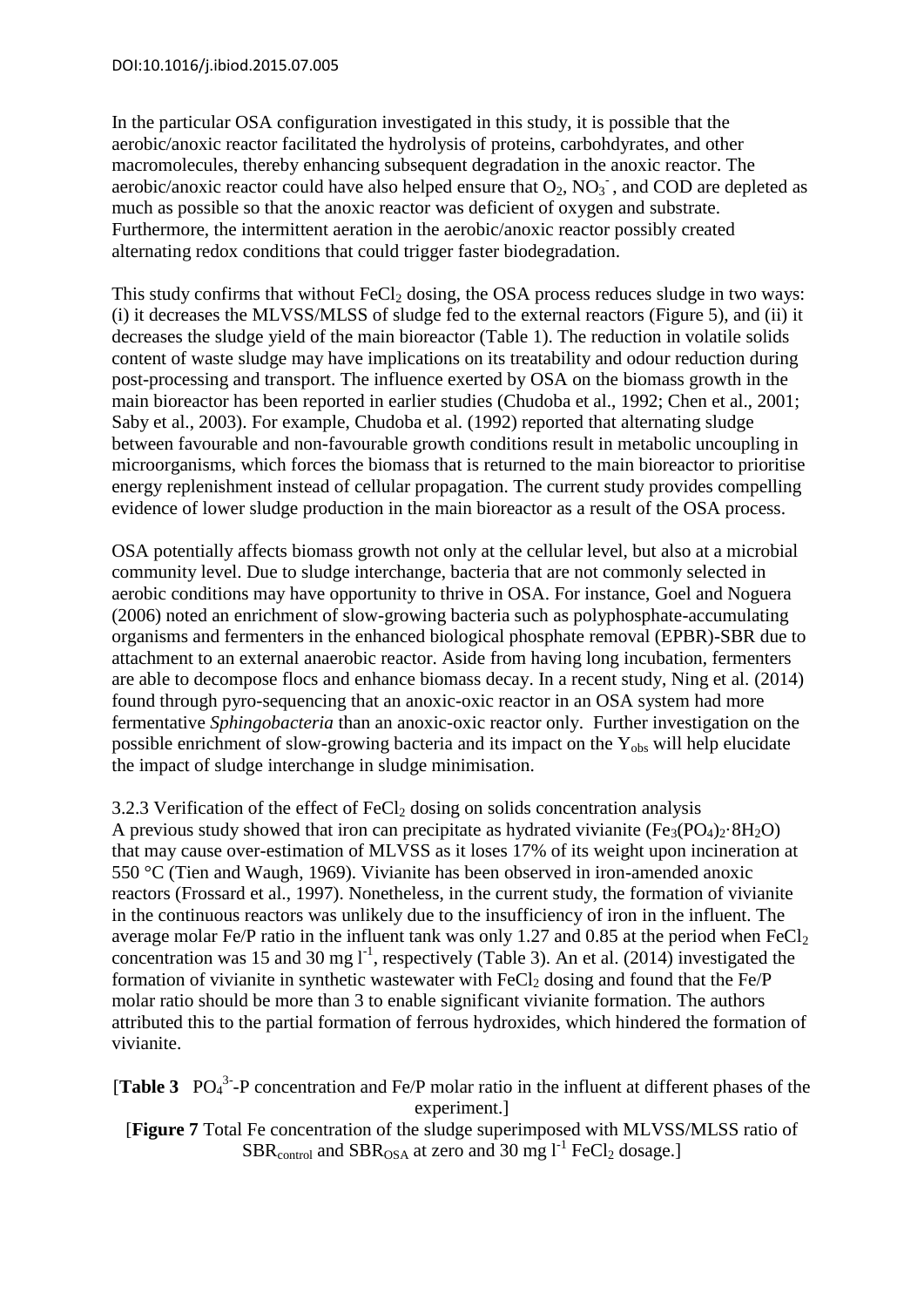It was also observed that the measured Fe concentration, i.e. combined Fe(II) and Fe(III), of the sludge of  $SBR<sub>OSA</sub>$  steadily increased when FeCl<sub>2</sub> dosage was increased from zero to 30  $mg l^{-1}$  due to the accumulation of metal precipitates, whereas that of SBR<sub>control</sub> increased and then decreased (Figure 7). The fluctuation in Fe concentration in  $SBR<sub>control</sub>$  was probably due to the wash out of solids. If vivianite had formed and caused over-estimation of MLVSS, the MLVSS/MLSS ratio should have increased when FeCl<sub>2</sub> dosage was increased from zero to 30 mg  $I^{-1}$ . However, it was observed that the MLVSS/MLSS ratio of SBR<sub>OSA</sub> decreased and that of SBRcontrol remained the same (Figure 7). This was because the accumulation of metal precipitates in the reactor increased MLSS as observed in other studies (Paul et al., 2001; Li, 2005), but not MLVSS.

#### **4. Conclusions**

Based on investigations conducted with a continuous flow OSA system receiving real wastewater, this study demonstrated for the first time that the addition of  $FeCl<sub>2</sub>$  is counterproductive to sludge reduction in the external intermittently aerated (*i.e.*, aerobic/anoxic) reactor. Batch tests showed that  $FeCl<sub>2</sub>$  dosing decreased the volatile solids reduction of a batch aerobic/anoxic reactor probably due to a decline in the destructibility of EPS. This parallels the findings in continuous OSA operation, wherein it was found that the external aerobic/anoxic reactor had greater EPS and lower SMP when there was  $FeCl<sub>2</sub>$ dosing. In contrast,  $FeCl<sub>2</sub>$  did not have any negative effect on sludge reduction of the batch anoxic reactor, and had less severe impact on EPS destruction in the external anoxic reactor during continuous operation. This was probably because anoxic conditions facilitated the biological reduction of Fe(III) causing deflocculation and eventual sludge degradation. Without FeCl<sub>2</sub> addition, the sludge yield of the  $SBR<sub>OSA</sub>$  was 24.8% lower than that of the SBRcontrol. Results reported here validate two mechanisms of sludge reduction (in absence of iron dosing) by the OSA process: first, the external reactors reduce the volatile solids of waste activated sludge and second, the interchange of sludge decreases volatile solids production in the main bioreactor.

#### **5. Reference**

An, J.S., Back, Y.J., Kim, K.C., Cha, R., Jeong, T.Y., Chung, H.K., 2014. Optimization for the removal of orthophosphate from aqueous solution by chemical precipitation using ferrous chloride. Environmental Technology 35, 1668-1675.

Chen, G.H., Yip, W.K., Mo, H.K., Liu, Y., 2001. Effect of sludge fasting/feasting on growth of activated sludge cultures. Water Research 35, 1029-1037.

Chon, D.H., Rome, M., Kim, H.S., Park, C., 2011a. Investigating the mechanism of sludge reduction in activated sludge with an anaerobic side-stream reactor. Water Science and Technology 63, 93-99.

Chon, D.H., Rome, M., Kim, Y.M., Park, K.Y., Park, C., 2011b. Investigation of the sludge reduction mechanism in the anaerobic side-stream reactor process using several control biological wastewater treatment processes. Water Research 45, 6021-6029.

Chudoba, P., Morel, A., Capdeville, B., 1992. The case of both energetic uncoupling and metabolic selection of microorganisms in the OSA activated sludge system. Environmental Technology 13, 761- 770.

Coma, M., Rovira, S., Canals, J., Colprim, J., 2013. Minimization of sludge production by a sidestream reactor under anoxic conditions in a pilot plant. Bioresource Technology 129, 229-235.

Eaton, A.D., Clesceri, L.S., Greenberg, A.E., 2005. Standard Methods for Examination of Water & Wastewater, 21 ed. American Public Health Association, Washington DC.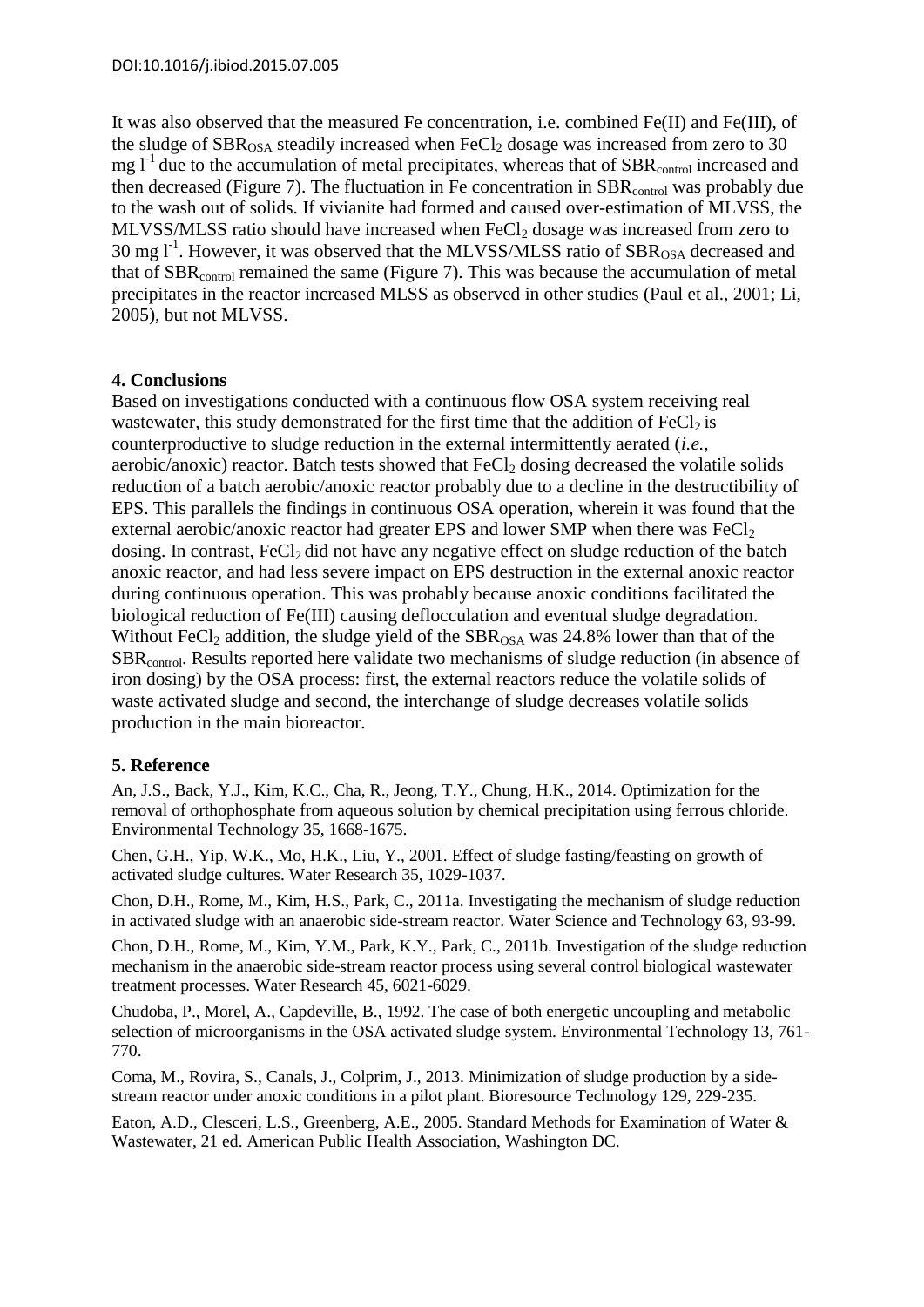Foladori, P., Velho, V.F., Costa, R.H.R., Bruni, L., Quaranta, A., Andreottola, G., 2015. Concerning the role of cell lysis-cryptic growth in anaerobic side-stream reactors: The single-cell analysis of viable, dead and lysed bateria. Water Research 74, 132-142.

Frossard, E., Bauer, J.P., Lothe, F., 1997. Evidence of vivianite in FeSO4-flocculated sludges. Water Research 31, 2449-2454.

Goel, R.K., Noguera, D.R., 2006. Evaluation of sludge yield and phosphorus removal in a Cannibal solids reduction process. Journal of Environmental Engineering 132, 1331-1337.

Hai, F.I., Tessmer, K., Nguyen, L.N., Kang, J., Price, W.E., Nghiem, L.D., 2011. Removal of micropollutants by membrane bioreactor under temperature variation. Journal of Membrane Science 383, 144-151.

<span id="page-13-0"></span>Hao, X.D., Wang, Q.L., Zhu, J.Y., Van Loosdrecht, M.C.M., 2010. Microbiological Endogenous Processes in Biological Wastewater Treatment Systems. Critical Reviews in Environmental Science and Technology 40, 239-265.

Higgins, M.J., Novak, J.T., 1997. Dewatering and settling of activated sludges: The case for using cation analysis. Water Environment Research 69, 225-232.

Li, J., 2005. Effects of Fe(III) on floc characteristics of activated sludge. Journal of Chemical Technology & Biotechnology 80, 313-319.

Mishima, I., Nakajima, J., 2009. Control of membrane fouling in membrane bioreactor process by coagulant addition, Water Science and Technology, pp. 1255-1262.

Murthy, S.N., Novak, J.T., 2001. Influence of Cations on Activated-Sludge Effluent Quality. Water Environment Research 73, 30-36.

Navaratna, D., Shu, L., Jegatheesan, V., 2014. Performance of a laboratory-scale membrane bioreactor consisting mixed liquor with aquatic worms under toxic conditions. Bioresource Technology 155, 41-49.

Ning, X., Qiao, W., Zhang, L., Gao, X., 2014. Microbial community in anoxic–oxic–settling– anaerobic sludge reduction process revealed by 454 pyrosequencing analysis. Canadian Journal of Microbiology 60, 799-809.

Niu, M., Zhang, W., Wang, D., Chen, Y., Chen, R., 2013. Correlation of physicochemical properties and sludge dewaterability under chemical conditioning using inorganic coagulants. Bioresource Technology 144, 337-343.

Novak, J.T., Sadler, M.E., Murthy, S.N., 2003. Mechanisms of floc destruction during anaerobic and aerobic digestion and the effect on conditioning and dewatering of biosolids. Water Research 37, 3136-3144.

Park, C., Abu-Orf, M.M., Novak, J.T., 2006. The Digestibility of Waste Activated Sludges. Water Environment Research 78, 59-68.

Paul, E., Laval, M.L., Sperandio, M., 2001. Excess Sludge Production and Costs Due to Phosphorus Removal. Environmental Technology 22, 1363-1371.

Peña-Icart, M., Villanueva Tagle, M.E., Alonso-Hernández, C., Rodríguez Hernández, J., Behar, M., Pomares Alfonso, M.S., 2011. Comparative study of digestion methods EPA 3050B (HNO3–H2O2– HCl) and ISO 11466.3 (aqua regia) for Cu, Ni and Pb contamination assessment in marine sediments. Marine Environmental Research 72, 60-66.

Saby, S., Djafer, M., Chen, G.-H., 2003. Effect of low ORP in anoxic sludge zone on excess sludge production in oxic-settling-anoxic activated sludge process. Water Research 37, 11-20.

Semblante, G.U., Hai, F.I., Ngo, H.H., Guo, W., You, S.-J., Price, W.E., Nghiem, L.D., 2014. Sludge cycling between aerobic, anoxic and anaerobic regimes to reduce sludge production during wastewater treatment: Performance, mechanisms, and implications. Bioresource Technology 155, 395-409.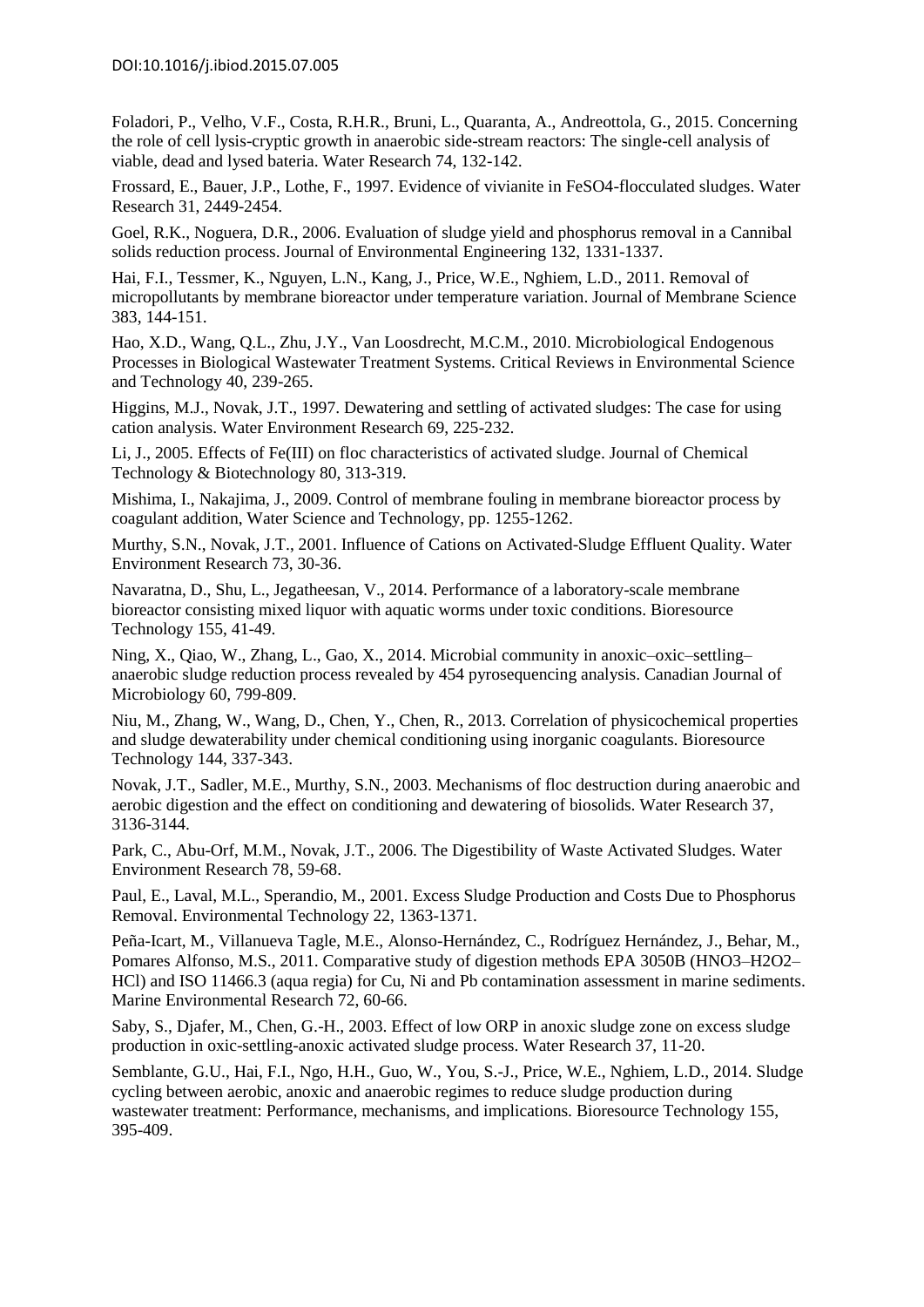Semblante, G.U., Hai, F.I., Huang, X., Ball, A.S., Price, W.E., Nghiem, L.D., 2015. Trace organic contaminants in biosolids: Impact of conventional wastewater and sludge processing technologies and emerging alternatives. Journal of Hazardous Materials 300, 1-17.

Tchobanoglus, G., Burton, F., Stensel, H., 2003. Wastewater engineering: Treatment and reuse. American Water Works Association, New York.

Tien, P.L., Waugh, T.C., 1969. Thermal and x-ray studies on earth vivianite on Graneros Shale (Upper Cretaceous), Kansas. American Mineralogist 54, 1355-1362.

Troiani, C., Eusebi, A.L., Battistoni, P., 2011. Excess sludge reduction by biological way: From experimental experience to a real full scale application. Bioresource Technology 102, 10352-10358.

Wijekoon, K.C., Hai, F.I., Kang, J., Price, W.E., Guo, W., Ngo, H.H., Nghiem, L.D., 2013. The fate of pharmaceuticals, steroid hormones, phytoestrogens, UV-filters and pesticides during MBR treatment. Bioresource Technology 144, 247-254.

Ye, F.X., Zhu, R.F., Li, Y., 2008. Effect of sludge retention time in sludge holding tank on excess sludge production in the oxic-settling-anoxic (OSA) activated sludge process. Journal of Chemical Technology & Biotechnology 83, 109-114.

Zhang, A., Li, Y., 2014. Removal of phenolic endocrine disrupting compounds from waste activated sludge using UV, H2O2, and UV/H2O2 oxidation processes: Effects of reaction conditions and sludge matrix. Science of The Total Environment 493, 307-323.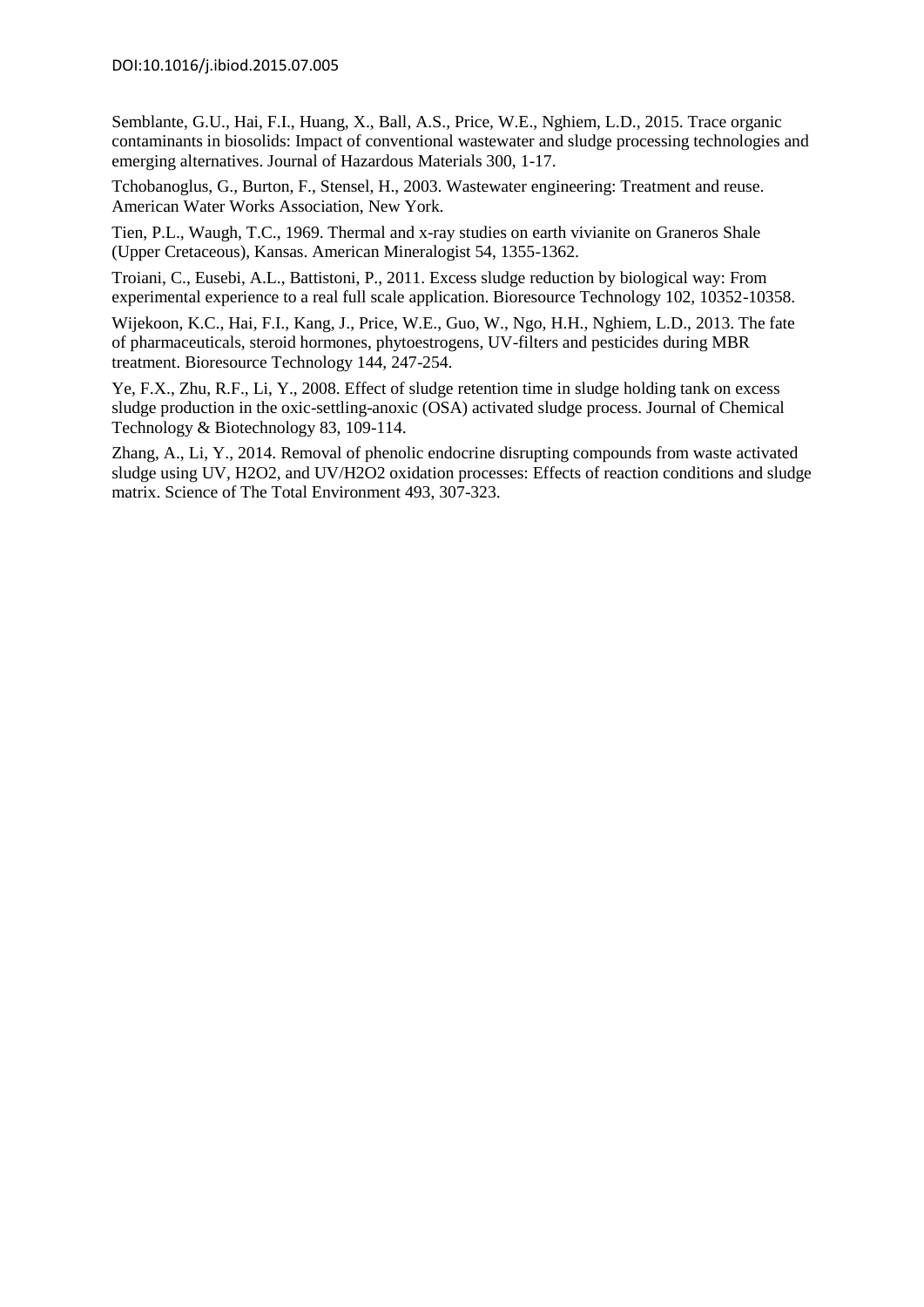# **LIST OF FIGURES**

**Figure 1** Schematic diagram of the (a) control system consisting of SBR<sub>control</sub> attached to a single-pass aerobic digester and (b) OSA system consisting of  $SBR<sub>OSA</sub>$  attached to external aerobic/anoxic (AE/ANX) and anoxic (ANX) reactors.

Figure 2 COD concentrations of influent and effluent and COD removal by SBR<sub>control</sub> and  $SBR<sub>OSA</sub>$  at different FeCl<sub>2</sub> dosage.

**Figure 3** NH<sub>3</sub>-N and PO<sub>4</sub><sup>3</sup>-P concentrations of influent and SBR<sub>control</sub> and SBR<sub>OSA</sub> effluent at different  $FeCl<sub>2</sub>$  dosage.

**Figure 4** Cumulative sludge produced (g MLVSS) versus cumulative substrate consumed (g COD) of  $SBR<sub>control</sub>$  and  $SBR<sub>OSA</sub>$  at different  $FeCl<sub>2</sub>$  dosage.

**Figure 5** Reduction (%) of MLVSS/MLSS ratio achieved by the external reactors superimposed with the MLVSS/MLSS ratio of the thickened sludge fed to the aerobic/anoxic reactor at different FeCl<sub>2</sub> dosage.

**Figure 6** SMP and iron-associated EPS in the form of proteins of the (a) aerobic/anoxic and (b) anoxic reactors of OSA at zero and 30 mg  $l^{-1}$  FeCl<sub>2</sub>

**Figure 7** Total Fe concentration of the sludge superimposed with MLVSS/MLSS ratio of  $SBR_{control}$  and  $SBR_{OSA}$  at zero and 30 mg  $1^{-1}$  FeCl<sub>2</sub>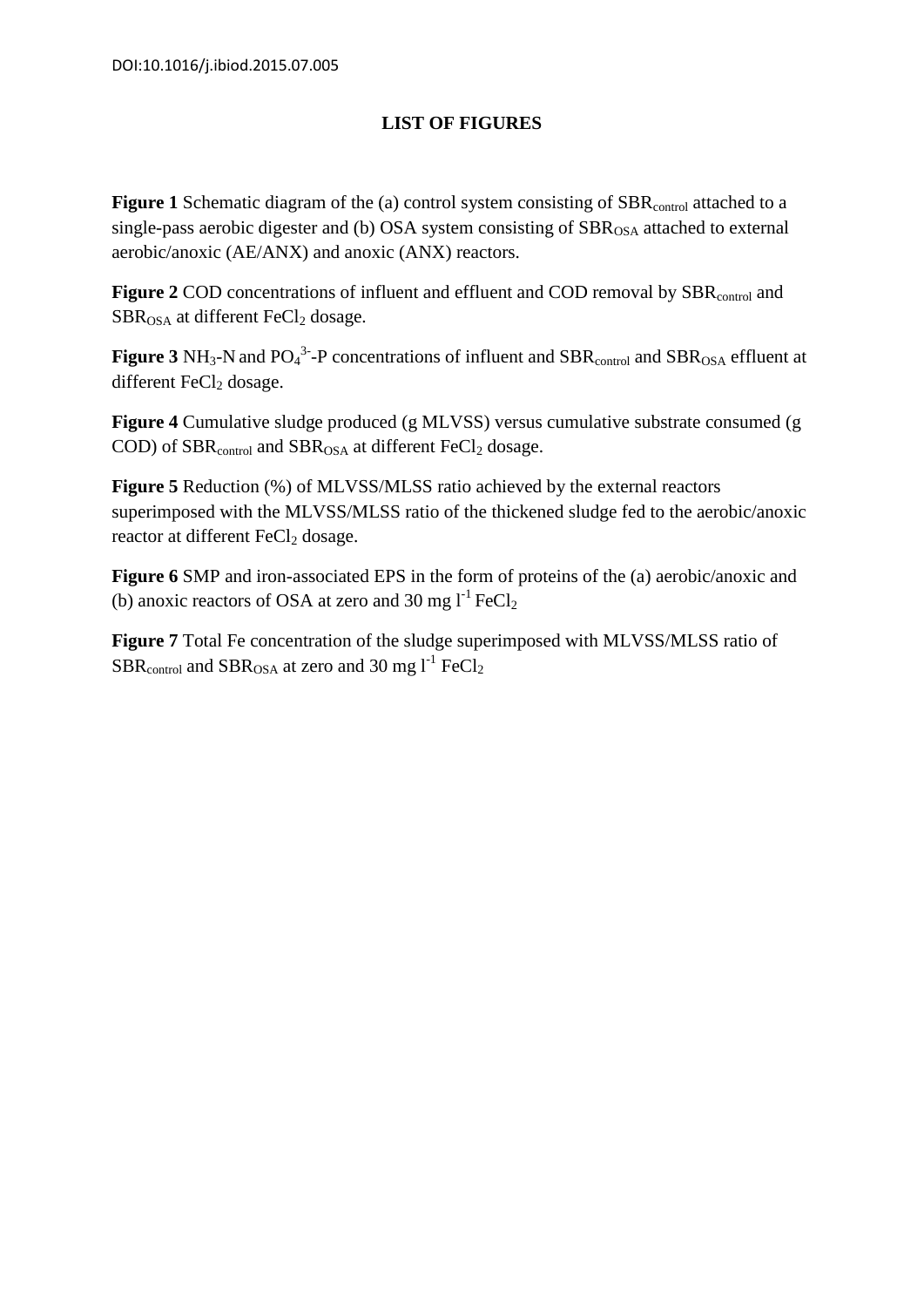#### (a) Control system



**Figure 1**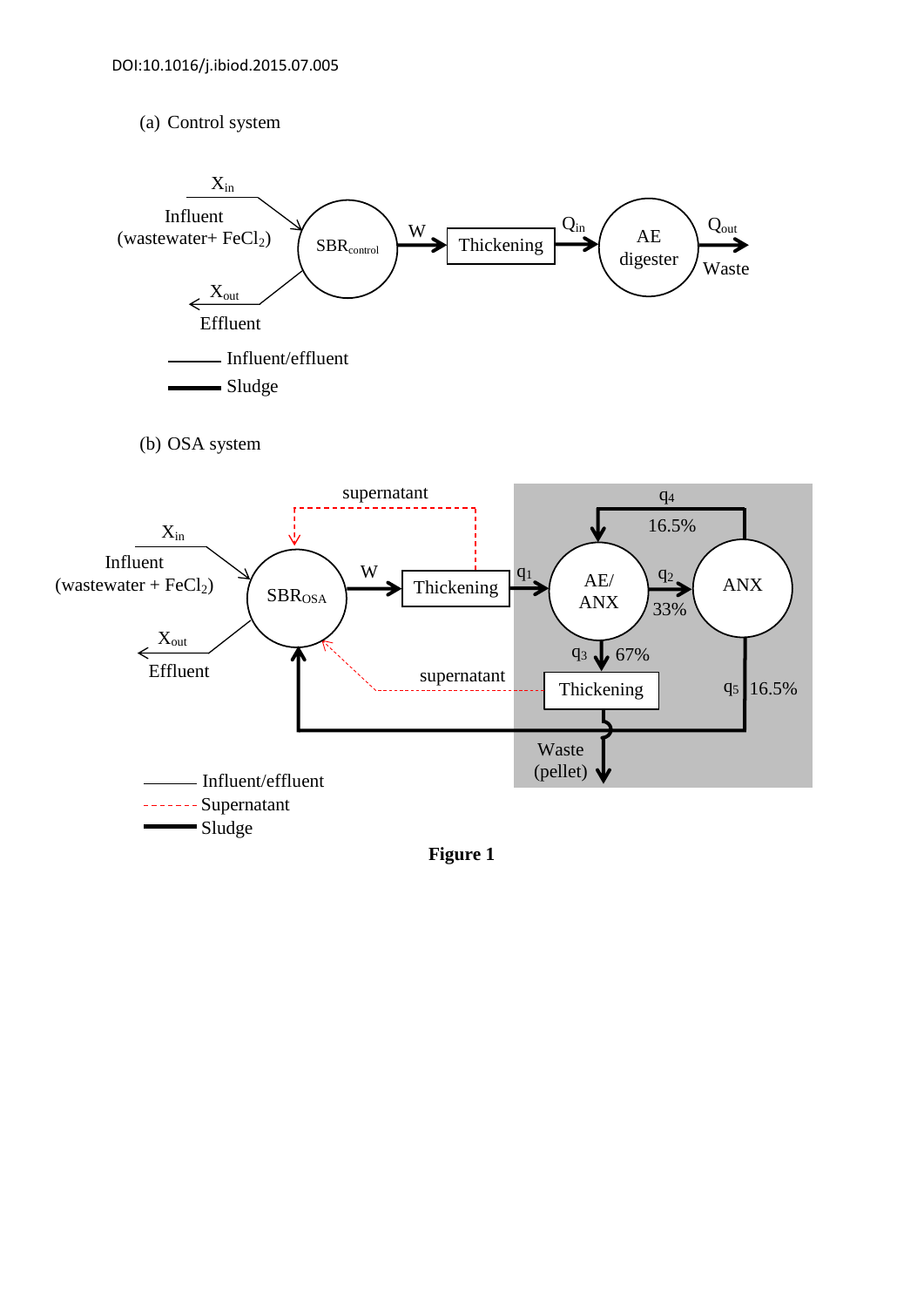

**Figure 2** 



**Figure 3**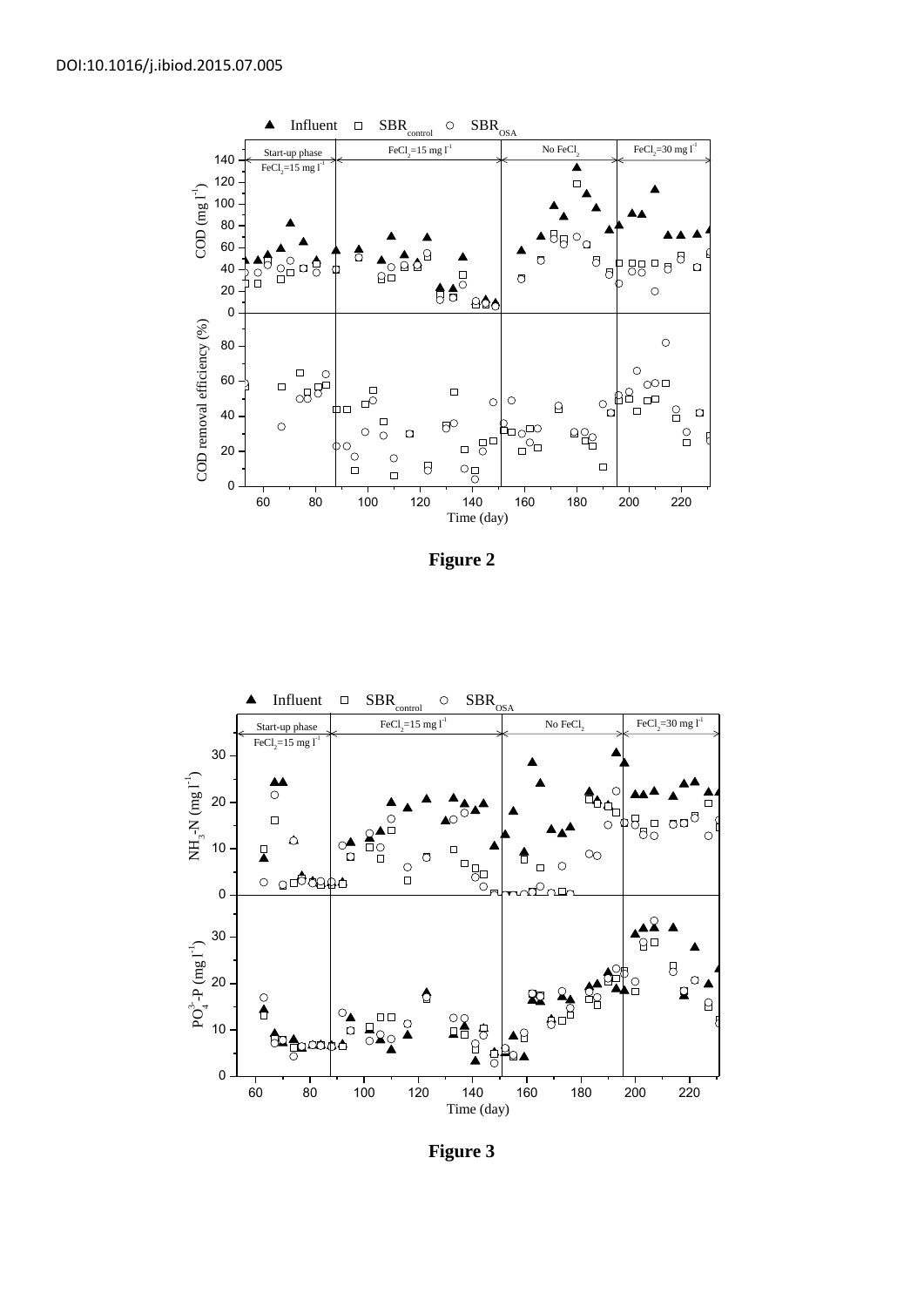

**Figure 4**



**Figure 5**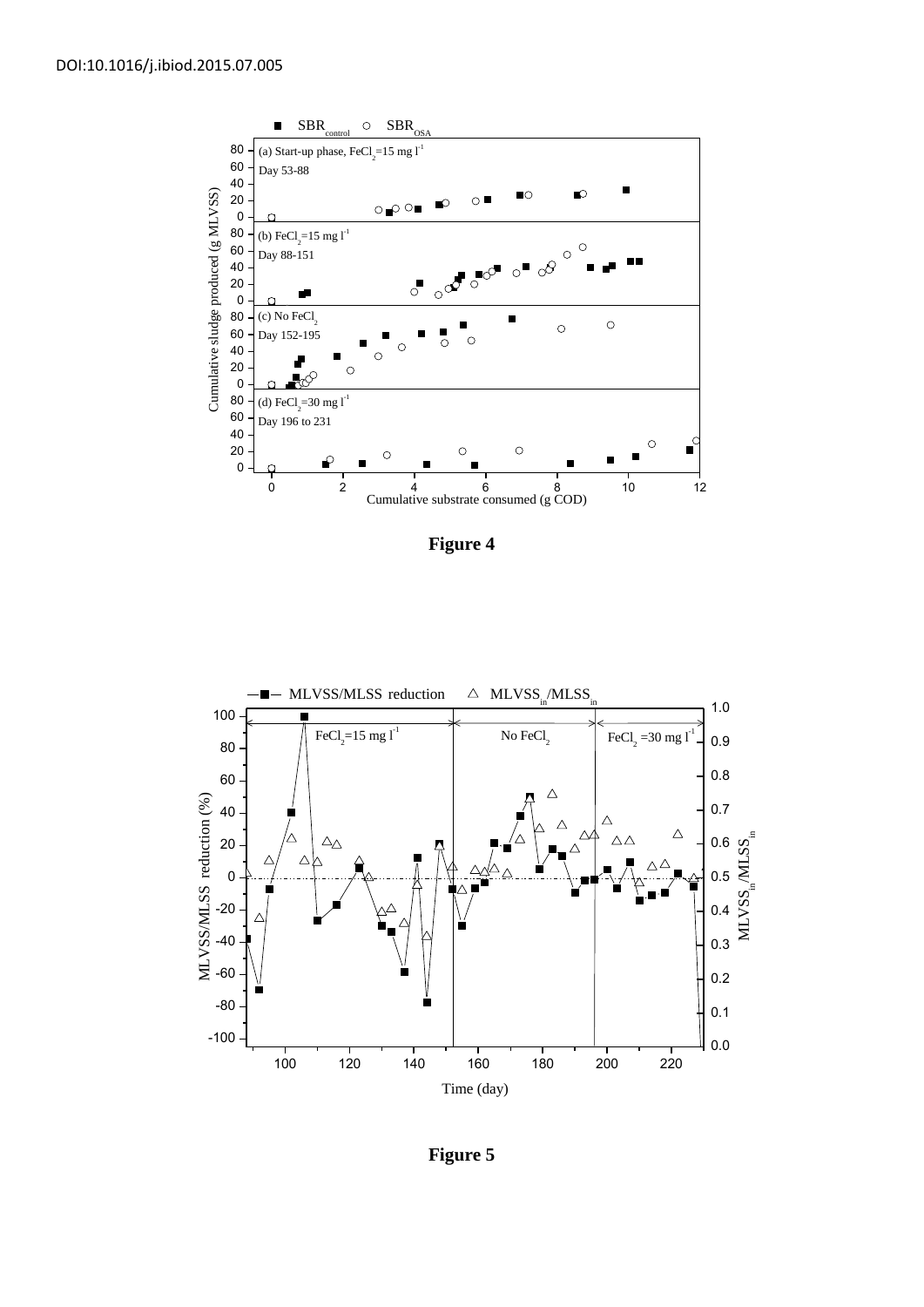

**Figure 6**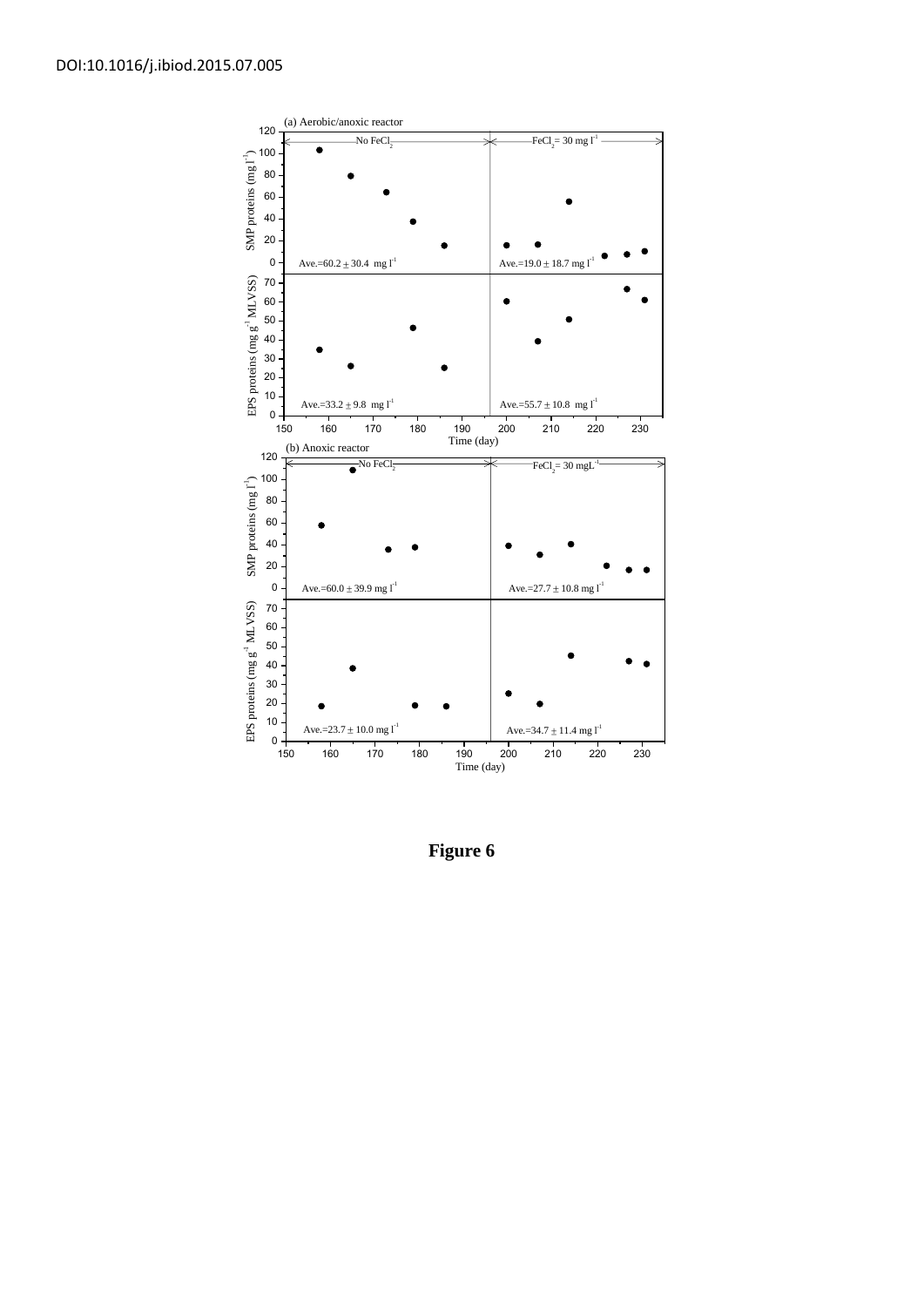

**Figure 7**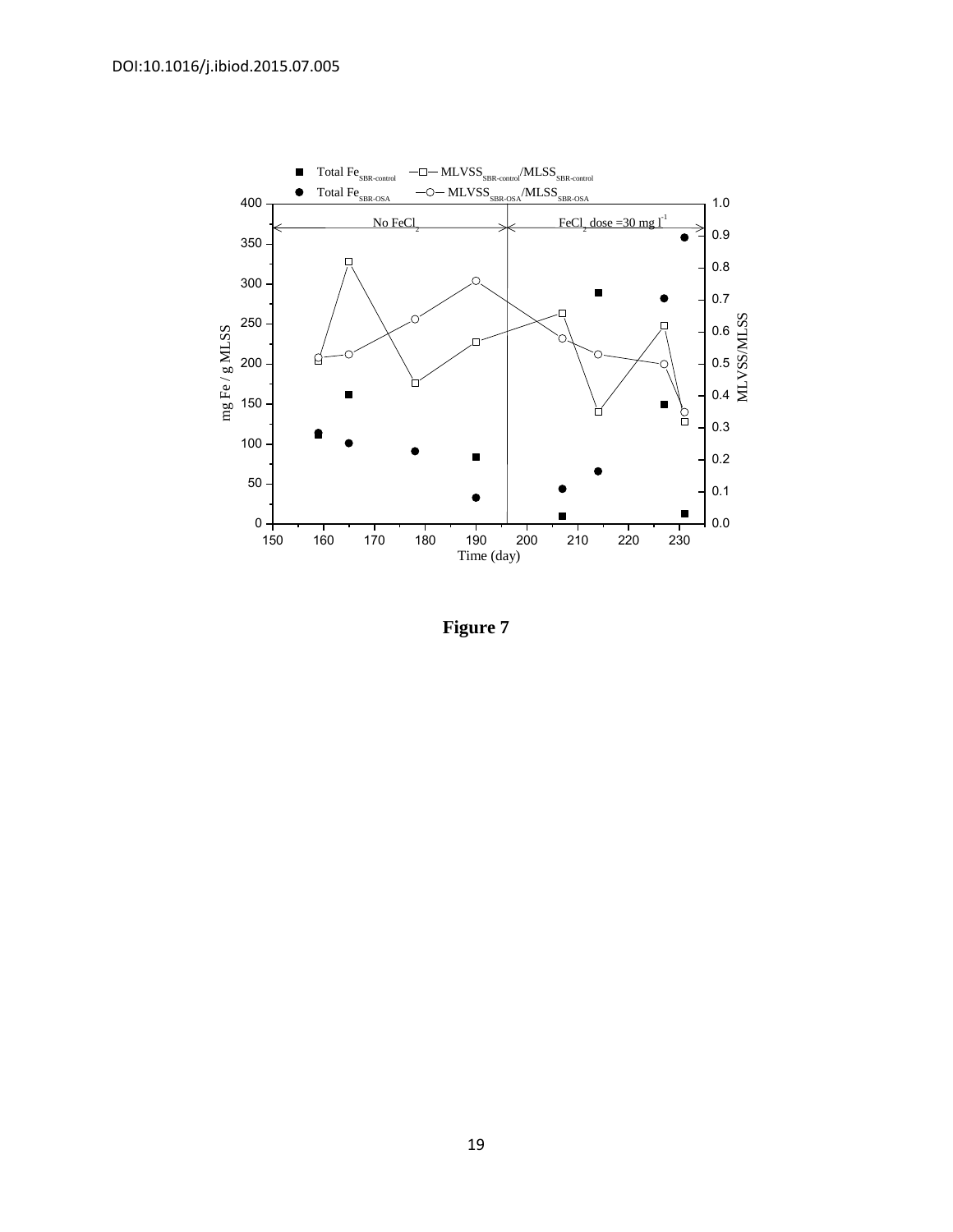# **LIST OF TABLES**

**Table 1** MLVSS/MLSS reduction and average EPS and SMP of the batch reactors (average ± standard deviation;  $n =$  number of measurements).

Table 2 Y<sub>obs</sub> of control and OSA system with different dose of FeCl<sub>2</sub> to the influent (real wastewater).

**Table 3**  $PO_4^{3}$ -P concentration and Fe/P molar ratio in the influent (real wastewater) at different phases of the experiment.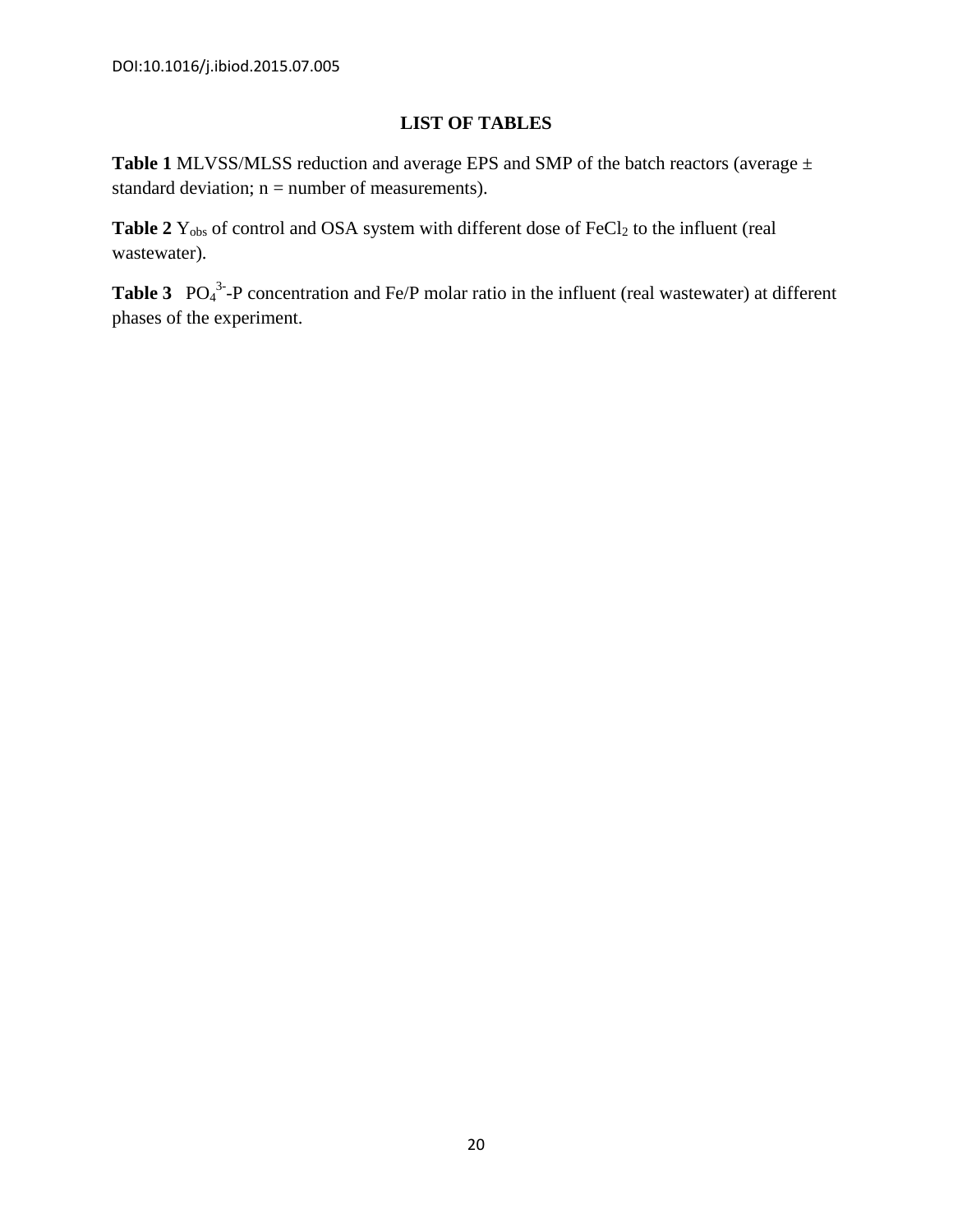| <b>Batch reactor</b>       | <b>MLVSS/MLSS</b><br>reduction $a(\%)$ | $EPS^b$                            |   |                                         |    | $SMP^b$                  |   |                               |   |
|----------------------------|----------------------------------------|------------------------------------|---|-----------------------------------------|----|--------------------------|---|-------------------------------|---|
|                            |                                        | Protein<br>$(mg g^{-1})$<br>MLVSS) | n | Carbohydrate<br>$(mg g^{-1})$<br>MLVSS) | n  | Protein<br>$(mg 1^{-1})$ | n | Carbohydrate<br>$(mg l^{-1})$ | n |
| aerobic/anoxic             | 25                                     | $5.4 \pm 3.6$                      | 5 | $1.0 + 0.6$                             |    | $9.8 \pm 1.6$            | 5 | $6.3 \pm 2.8$                 |   |
| aerobic/anoxic<br>$+FeCl2$ | 18                                     | $10.1 + 2.9$                       | 5 | $1.3 + 0.4$                             | 5. | $7.7+0.7$                | 5 | $14.0 + 6.3$                  |   |
| anoxic                     | 24                                     | $21.1 \pm 15.9$                    |   | $7.3 + 4.9$                             |    | $16.7 \pm 5.8$           | 3 | $18.6 \pm 12.2$               | 3 |
| anoxic + $FeCl2$           | 29                                     | $12.8 + 8.7$                       |   | $6.1 \pm 5.1$                           |    | $30+11.3$                |   | $21.5 \pm 17.4$               | 3 |

**Table 1** MLVSS/MLSS reduction and average EPS and SMP of the batch reactors (average ± standard deviation;  $n =$  number of measurements).

<sup>a</sup>MLVSS/MLSS reduction calculated at Day 30

<sup>b</sup>Average of measurements obtained from Day 14 to 30

| <b>Table 2</b> $Y_{obs}$ of control and OSA system with different dose of FeCl <sub>2</sub> to the influent (real |  |
|-------------------------------------------------------------------------------------------------------------------|--|
| wastewater).                                                                                                      |  |

| Experimental                         | $Y_{obs}$ (g MLVSS $g^{-1}$ COD) |       |                                |       |                    |       |                                   |       |  |
|--------------------------------------|----------------------------------|-------|--------------------------------|-------|--------------------|-------|-----------------------------------|-------|--|
| phase                                | ${\rm SBR}_{{\rm control}}$      | $R^2$ | Control<br>system <sup>b</sup> | $R^2$ | SBR <sub>OSA</sub> | $R^2$ | <b>OSA</b><br>system <sup>c</sup> | $R^2$ |  |
| Start-up <sup><math>a</math></sup> , |                                  |       |                                |       |                    |       |                                   |       |  |
| $FeCl2=$                             | 3.61                             | 0.94  |                                |       | 3.51               | 0.98  |                                   |       |  |
| $15 \text{ mg} l^{-1}$               |                                  |       |                                |       |                    |       |                                   |       |  |
| $FeCl2=$                             | 4.29                             | 0.91  | 3.90                           | 0.73  | 7.62               | 0.87  | 9.72                              | 0.85  |  |
| $15 \text{ mg} l^{-1}$               |                                  |       |                                |       |                    |       |                                   |       |  |
| No $FeCl2$                           | 10.54                            | 0.85  | 8.75                           | 0.87  | 7.87               | 0.93  | 6.69                              | 0.96  |  |
| $FeCl2=$<br>$30 \text{ mg}$ $1^{-1}$ | 1.47                             | 0.77  | 1.14                           | 0.66  | 2.67               | 0.97  | 2.74                              | 0.95  |  |

<sup>a</sup> Before attaching the external reactors to the SBRs

 $b$  Control system consisted of SBR<sub>control</sub> and aerobic digester

 $\overrightarrow{C}$ OSA system consisted of SBR<sub>OSA</sub> and external aerobic/anoxic and anoxic reactors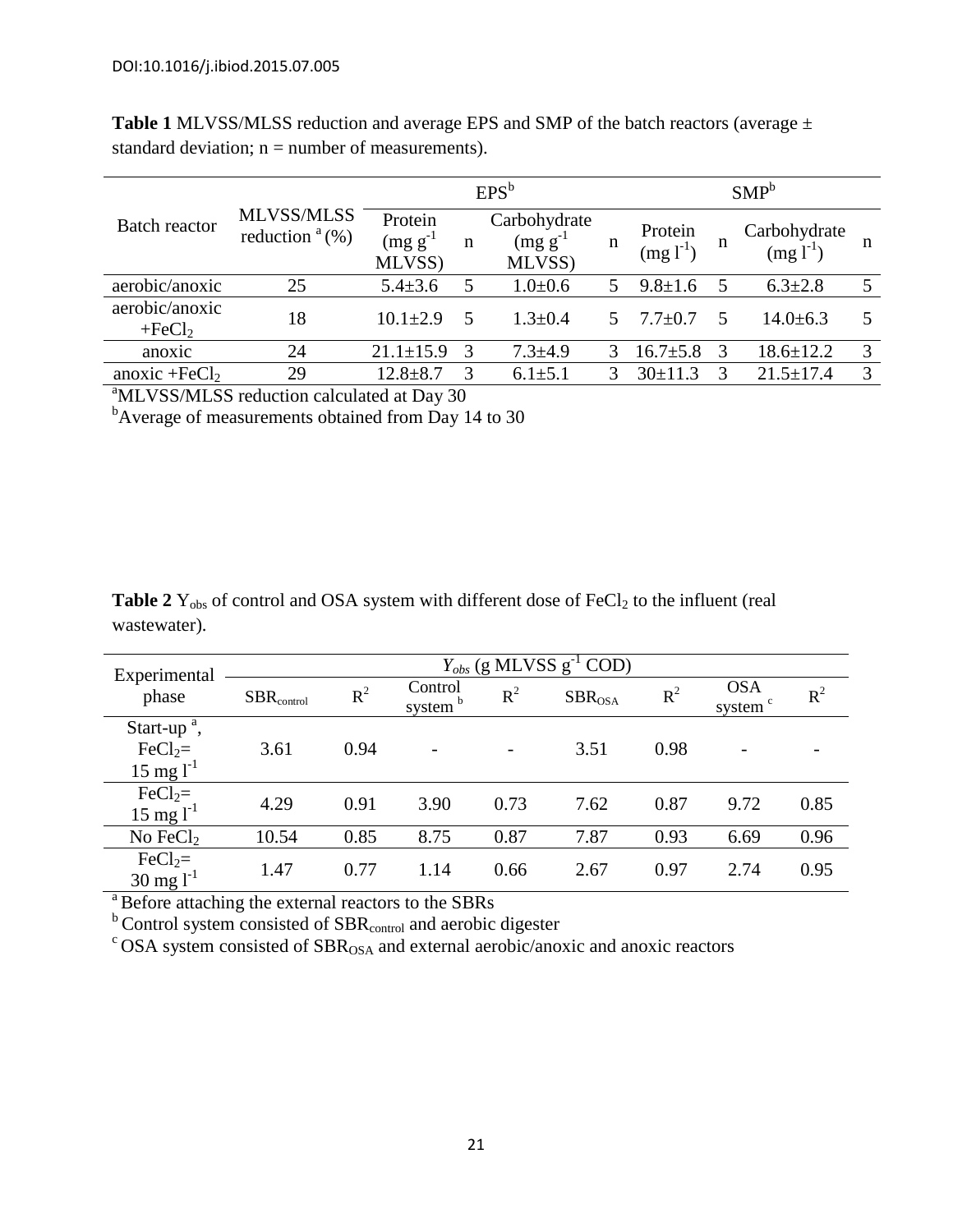| Experimental phase                | n  | Minimum<br>influent<br>$PO43-P$<br>$\text{mg} \, \text{l}^{\text{-1}}$ | Maximum<br>influent<br>$PO43 - P$ (mg) | Average influent<br>$PO43$ -P concentration (mg $1^{-1}$ ) | $PO43 - P$ standard<br>deviation $(mg l-1)$ | Minimum<br>influent<br>molar<br>Fe/P | Maximum<br>influent<br>molar<br>Fe/P | Average<br>influent<br>molar<br>Fe/P |
|-----------------------------------|----|------------------------------------------------------------------------|----------------------------------------|------------------------------------------------------------|---------------------------------------------|--------------------------------------|--------------------------------------|--------------------------------------|
| FeCl <sub>2</sub> =15 mg $l^{-1}$ |    | 3.22                                                                   | 17.96                                  | 8.79                                                       | 3.75                                        | 0.62                                 | 3.47                                 | 1.27                                 |
| No FeC $\mathbf{l}_2$             |    | 5.01                                                                   | 22.3                                   | 14.65                                                      | 5.90                                        | NA                                   | <b>NA</b>                            | <b>NA</b>                            |
| FeCl <sub>2</sub> =30 mg $l^{-1}$ | 10 | 17.30                                                                  | 31.90                                  | 26.23                                                      | 1.71                                        | 0.69                                 | 1.28                                 | 0.85                                 |

**Table 3** PO<sub>4</sub><sup>3-</sup>-P concentration and Fe/P molar ratio in the influent (real wastewater) at different phases of the experiment.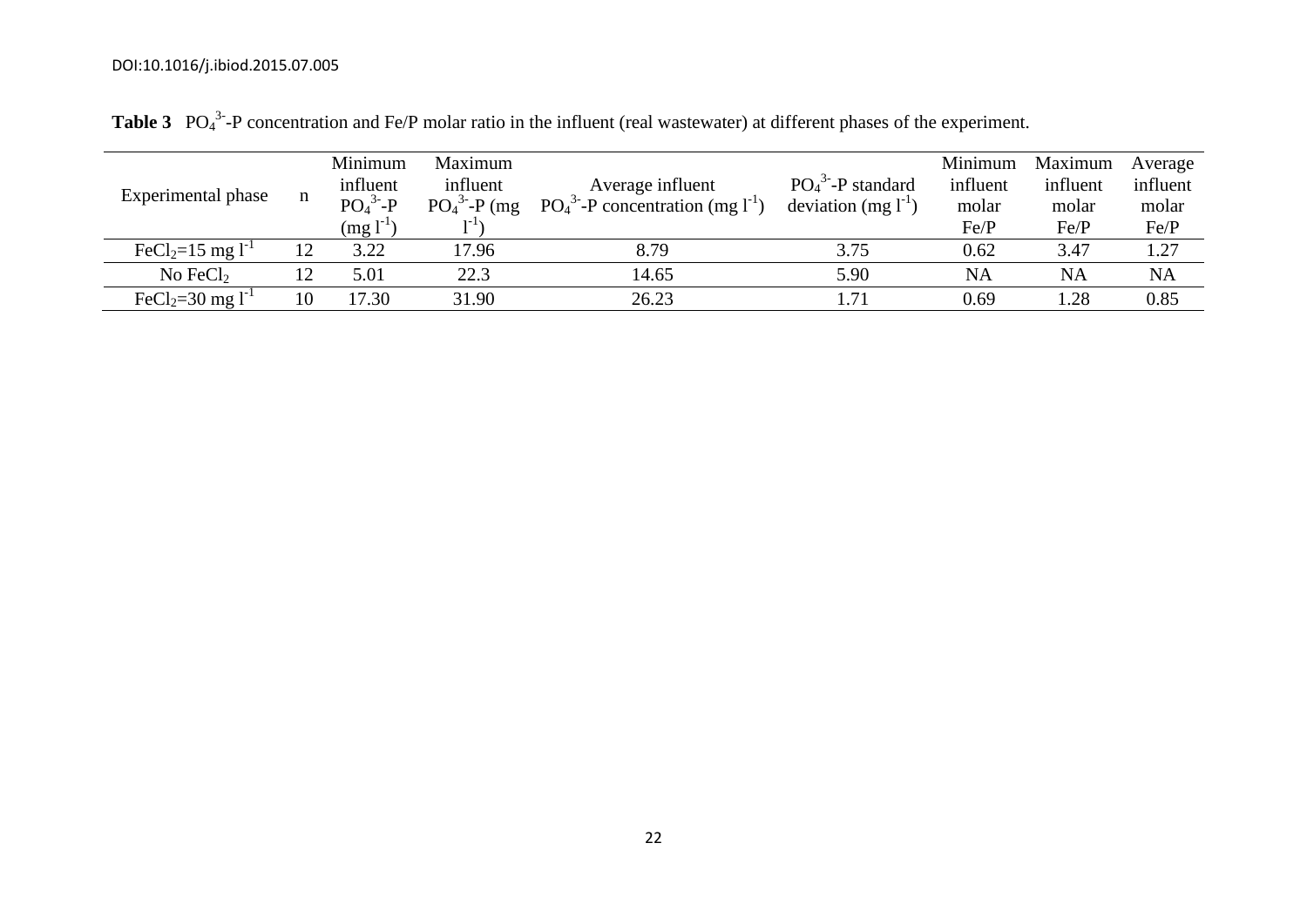#### **Effects of iron salt addition on biosolids reduction by oxic-settling-anoxic (OSA) process**

#### Supplementary Data **International Biodeterioration & Biodegradation** Volume 104, October 2015, Pages 391–400

Galilee U. Semblante <sup>a</sup>, Faisal I. Hai<sup>a</sup>\*, Heriberto Bustamante <sup>b</sup>, Nelly Guevara <sup>b</sup>, William E. Price <sup>c</sup>, and Long D. Nghiem<sup>a</sup>

<sup>a</sup> Strategic Water Infrastructure Laboratory, School of Civil, Mining and Environmental Engineering, University of Wollongong, Wollongong, NSW 2522, Australia <sup>b</sup> Sydney Water Corporation, Parramatta, NSW 2124, Australia <sup>c</sup> Strategic Water Infrastructure Laboratory, School of Chemistry, University of Wollongong, Wollongong, NSW 2522, Australia

\* Corresponding author: Email: faisal@uow.edu.au, Ph +61 2 4221 3054

Table S1. Calculation of sludge yield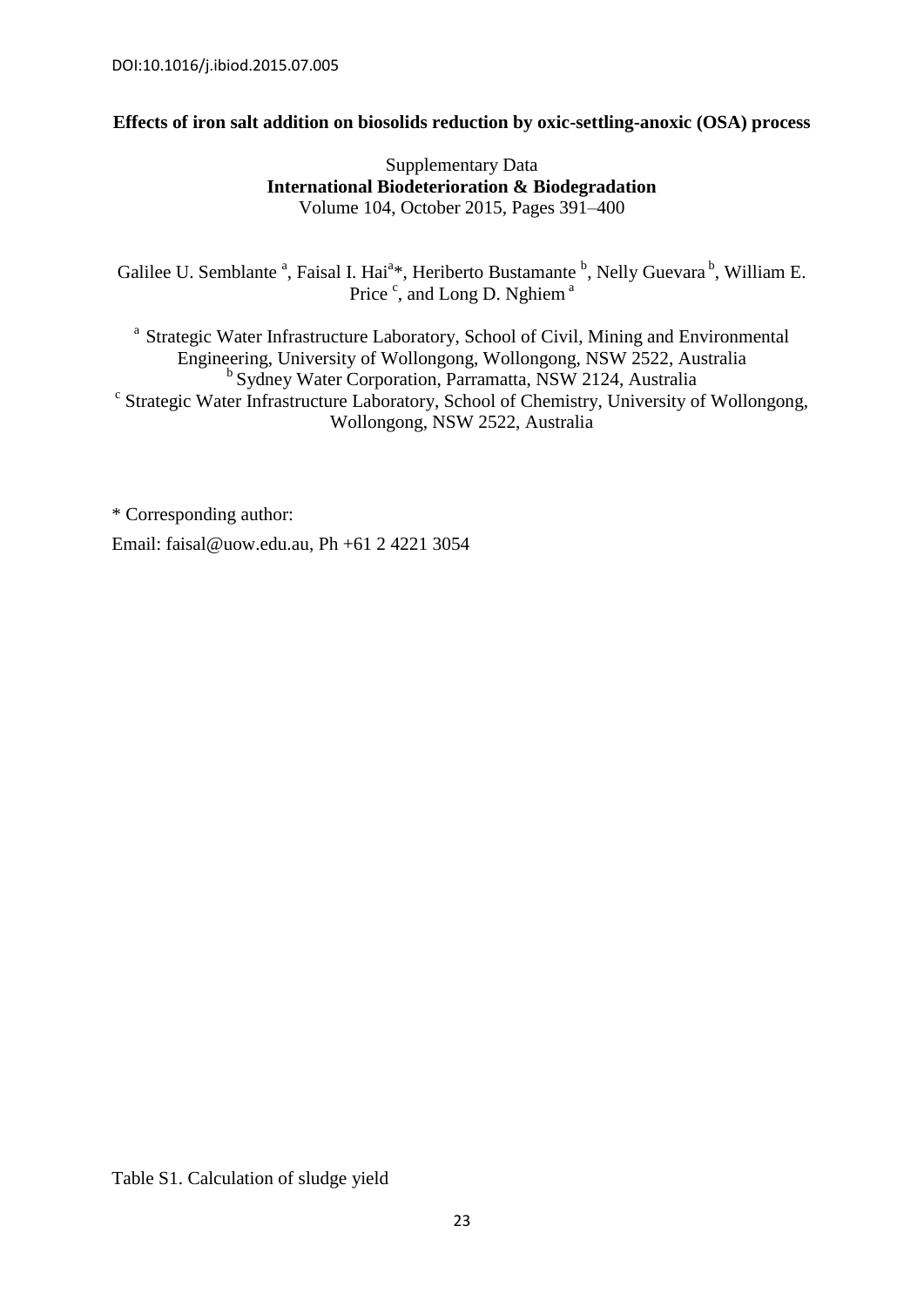The MLVSS produced by SBR<sub>control</sub> ( $P_{SBR\text{-}control}$ ) and SBR<sub>OSA</sub> ( $P_{SBR\text{-}OSA}$ ) at a given time interval were quantified using a mass balance of biomass and shown in Equation S.1 and S.2, respectively:

$$
P_{SBR-control} = \Delta MLVSS_{SBR-control} \times V_{SBR-control} \times (VSS_{e1} \times X_{out} + MLVSS_{SBR-control} \times W - VSS_i \times X_{in}) \times \Delta t
$$

 $P_{SBR-OSA} = \Delta MLVSS_{SBR-OSA} \times V_{SBR-OSA} + (VSS_{e2} \times X_{out} + MLVSS_{SBR-OSA} \times W - VSS_i \times X_{in} - MLVSS_{ANX} \times q_5) \times \Delta t$ S.2

where *MLVSS*<sub>SBR-control, SBR-OSA or ANX is the biomass concentration of the SBRs and the anoxic</sub> reactor, *V SBR-control or SBR-OSA* is the effective reactor volume, *VSS<sup>i</sup>* is the volatile suspended solids concentration of the influent, *VSSe1 or e2* is volatile suspended solids concentration of the effluent, *Xin or out* is flow rate of the influent or effluent, *W* is the flow rate of sludge wasted from the SBRs,  $q_5$  is the flow rate of sludge returned from the anoxic reactor to  $SBR<sub>OSA</sub>$ (Section 2.2), and *t* is time. Notably, *VSS<sup>i</sup>* is deducted from the calculation of *PSBR-control* and *P*<sub>SBR-OSA</sub> to discount the significant amount of volatile solids carried by real wastewater (e.g. 0.1-0.5 g/L), and  $MLVSS_{ANX}$  is deducted from the calculation of  $P_{SBR-OSA}$  to discount the biomass that was only recycled back to SBR<sub>OSA</sub> from the anoxic reactor.

Second, the Y<sub>obs</sub> of the control (*e.g.*, combined SBR<sub>control</sub> and aerobic digester) and OSA (*e.g.*, combined  $SBR<sub>OSA</sub>$  and external aerobic/anoxic and anoxic reactors) systems were determined. The synthesis of cells in the aerobic digester and external reactors may occur even under limited substrate conditions when microorganisms consume products of cell lysis [\(Hao et al., 2010\)](#page-13-0), so those reactors may also contribute to MLVSS production of the whole system. The MLVSS production of control  $(P_{control})$  and OSA  $(P_{OSA})$ systems were calculated

using Equations S.3 and S.4, respectively:  
\n
$$
P_{control} = \Delta M L V S S_{B R-control} \times V_{S B R-control} + \Delta M L V S S_{A E} \times V_{A E} + (V S S_{e1} \times X_{out} + M L V S S_{A E} \times Q_{out} \qquad S.3 - V S S_{i} \times X_{in}) \times \Delta t
$$
\n
$$
P_{OS A} = \Delta M L V S S_{B R-OS A} \times V_{S B R-OS A} + \Delta M L V S S_{A E/ANS} \times V_{A E/ANS} + \Delta M L V S S_{AN X} \times V_{AN X} + (V S S_{e2} \times X_{out} + S.4)
$$
\n
$$
M L V S S_{A E} = V S S_{A E} \times V_{S B R-OM} \times V_{A E} \times V_{A E} \times V_{A E} \times V_{A N X} + (V S S_{e2} \times X_{out} + S.4)
$$

*t*  $i = VSS_i \times X_{in} \times X_{in}$ <br> *Posa* =  $\triangle MLVSS_{SBR} - OSA \times V_{SBR}$ <br> *MLVSS<sub>AE</sub> ANX*  $\times q_3 - VSS_i \times X_{in}$ <br> *i* here *MI VSS i augus i augus*  $S_{e2} \times X_{out}$  $/ANX \times q_3 - VSS_i \times X_{in}) \times \Delta$  $=\Delta MLVSS_{SBR-OSA}\times V_{SBR-OSA}+\Delta MLVSS_{AE/ANX}\times V_{AE/ANX}+\Delta MLVSS_{ANX}\times V_{ANX}+(VSS_{e2}\times X_{out}+V_{in2}\times V_{out}+\Delta LV_{in2}\times V_{out})$ S.4

where *MLVSSAE/ANX or ANX* is the biomass concentration of the aerobic/anoxic and anoxic reactors, *VAE, AE/ANX or ANX* is the effective digester or reactor volume, *Qout* is the flow rate of sludge wasted from the aerobic digester, and  $q_3$  is flow rate of sludge wasted from the aerobic/anoxic reactor. Notably, the sludge interchanged within the external reactors and between  $SBR<sub>2</sub>$  and the external anoxic reactor were retained in the OSA system hence it is not necessary to deduct those sludge flows from the calculation of *POSA.*

The amount of substrate consumed *C* by individual SBRs and the control and OSA systems was calculated according to Equation S.5:

S.5

$$
C = (COD_i - COD_{\text{elore2}}) \times X_{in}
$$

where  $\text{COD}_i$  and  $\text{COD}_{e1/e2}$  are the soluble COD of the influent and effluent, respectively.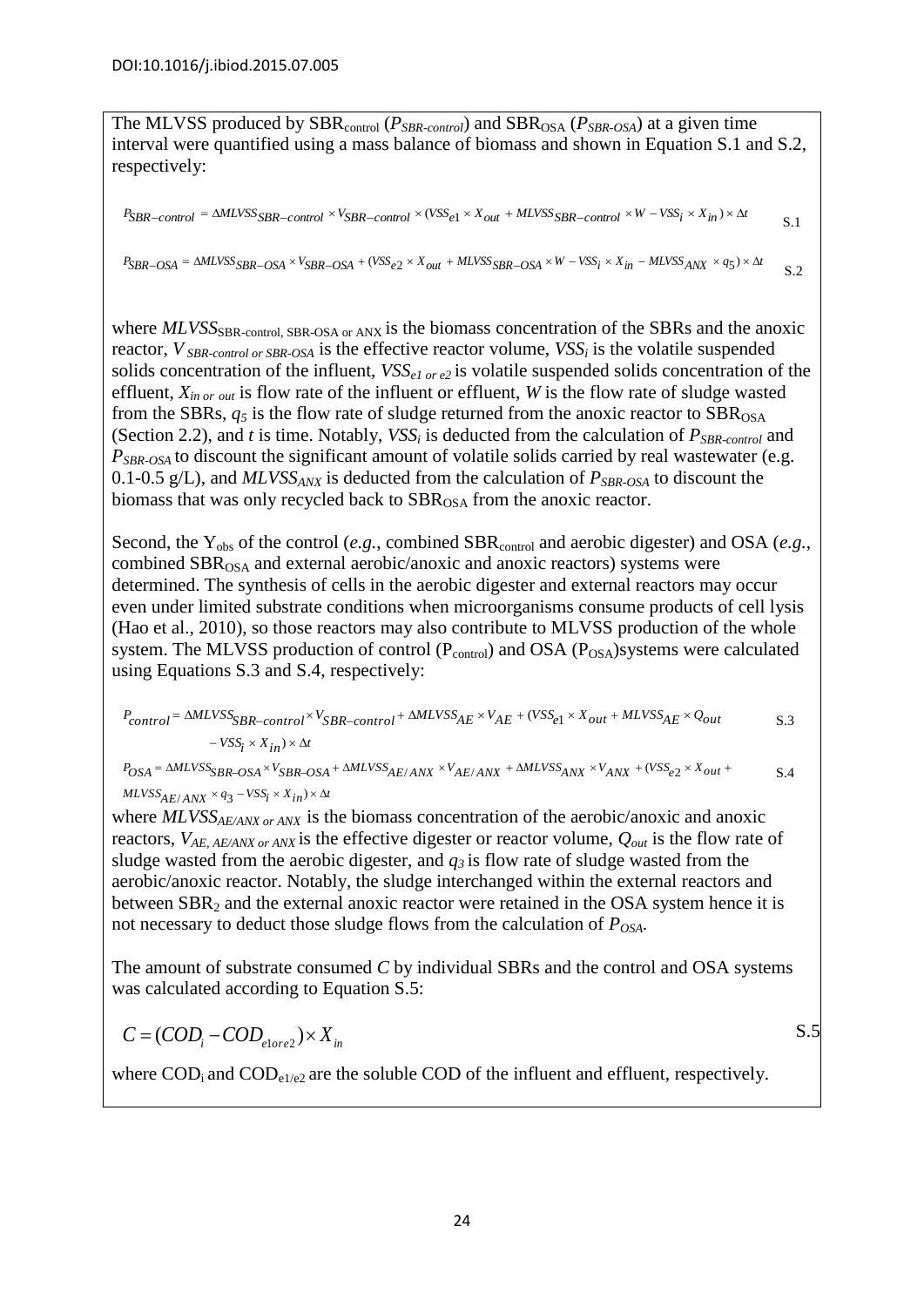

Figure S2. Influent TOC concentration and TOC removal efficiencies of SBR<sub>control</sub> and  $SBR_{OSA}$  at different  $FeCl<sub>2</sub>$  dosage.



Figure S3. Influent TN concentration and TN removal efficiencies of SBR<sub>control</sub> and SBR<sub>OSA</sub> at different FeCl<sub>2</sub> dosage.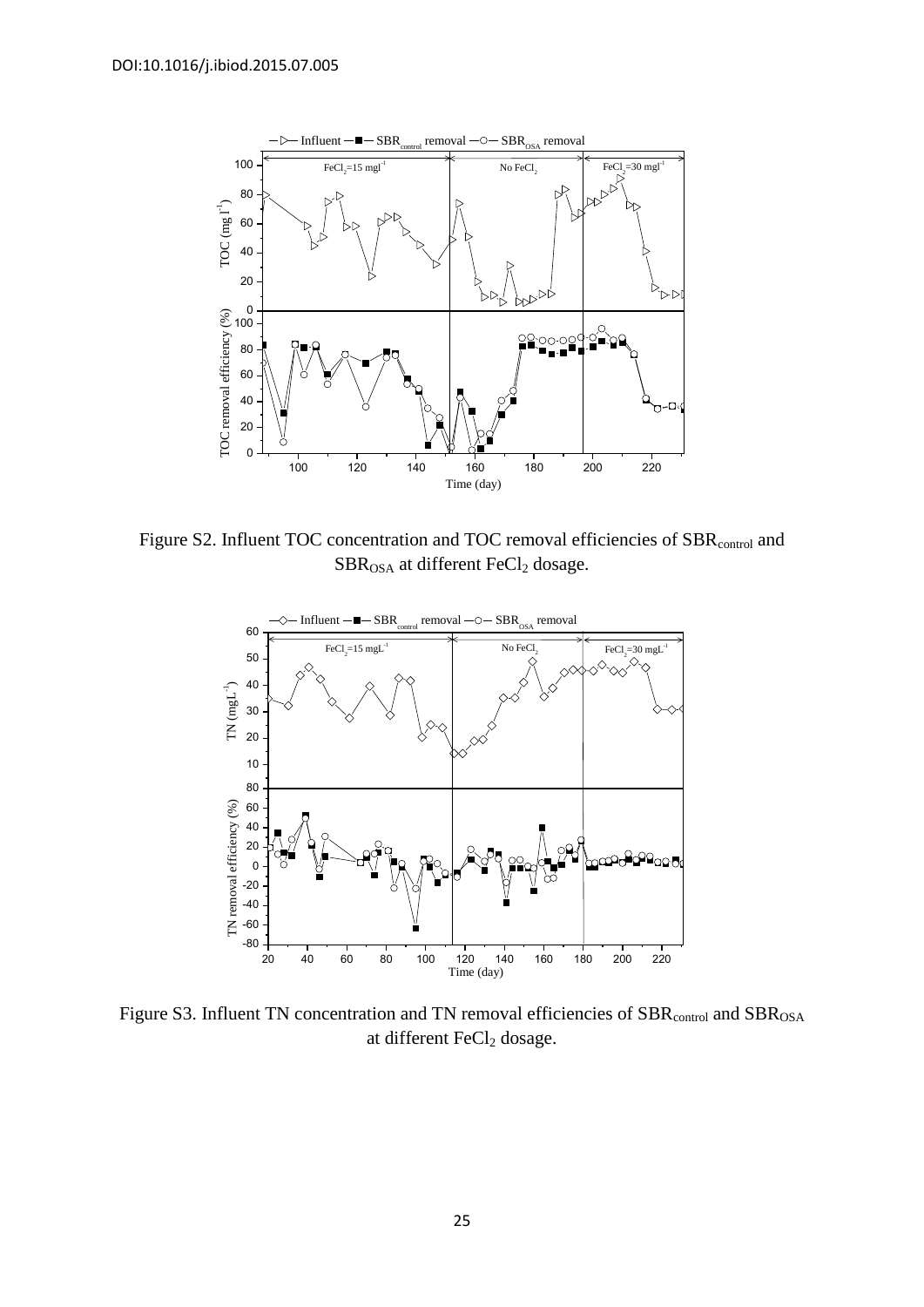

Figure S4. SVI of SBR<sub>control</sub> and SBR<sub>OSA</sub> at different FeCl<sub>2</sub> dosage.



Figure S5. Cumulative sludge produced (g MLVSS) versus cumulative substrate consumed (g COD) of the control (*e.g.*, combined SBR<sub>control</sub> and aerobic digester) and OSA (*e.g.*, combined SBR<sub>OSA</sub> and external aerobic/anoxic and anoxic reactors) systems at different  $FeCl<sub>2</sub>$  dosage.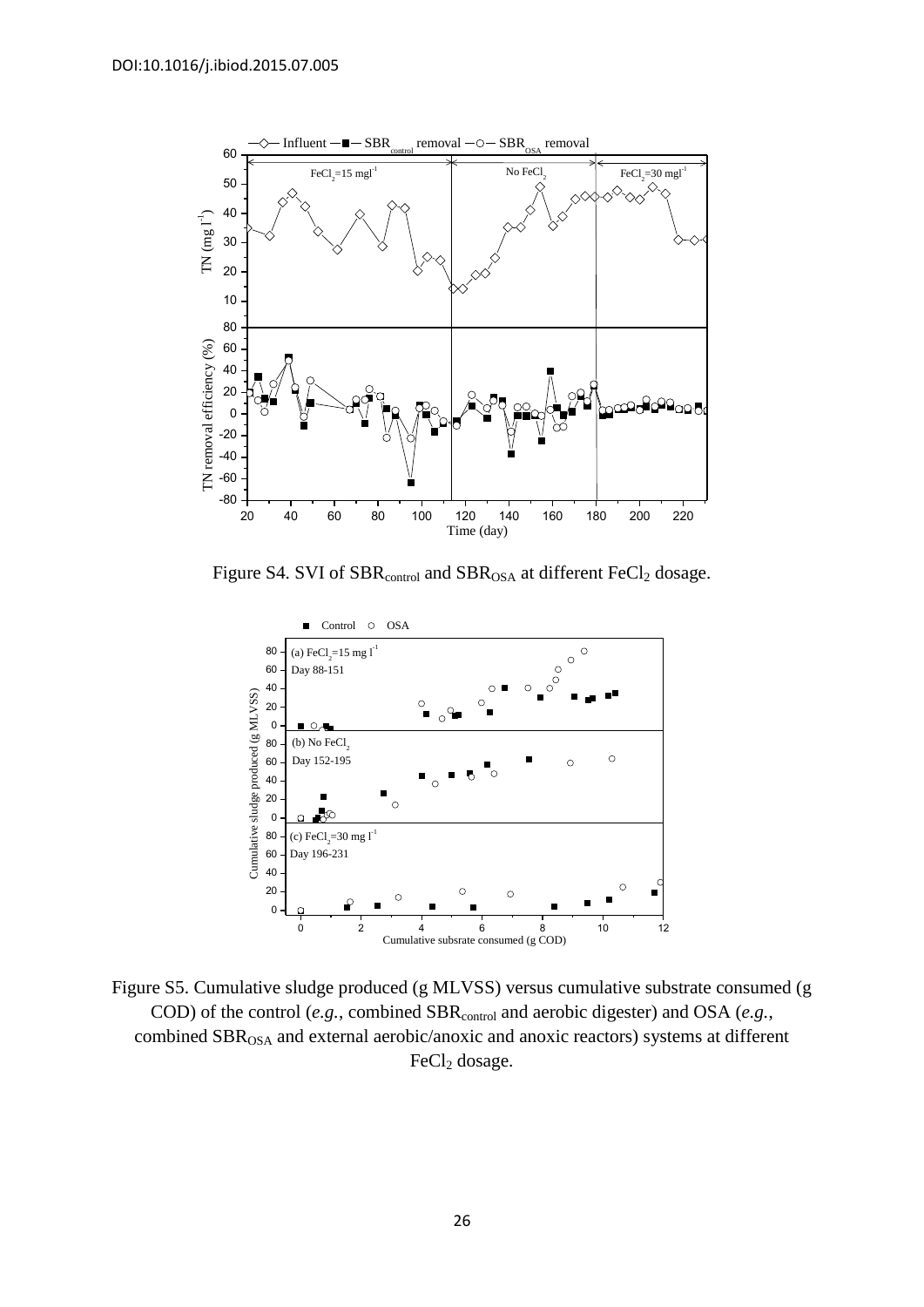

Figure S6. Iron-associated EPS and SMP profiles of  $SBR<sub>control</sub> (a)$  and  $SBR<sub>OSA</sub> (b)$  at different FeCl<sub>2</sub> dosage.